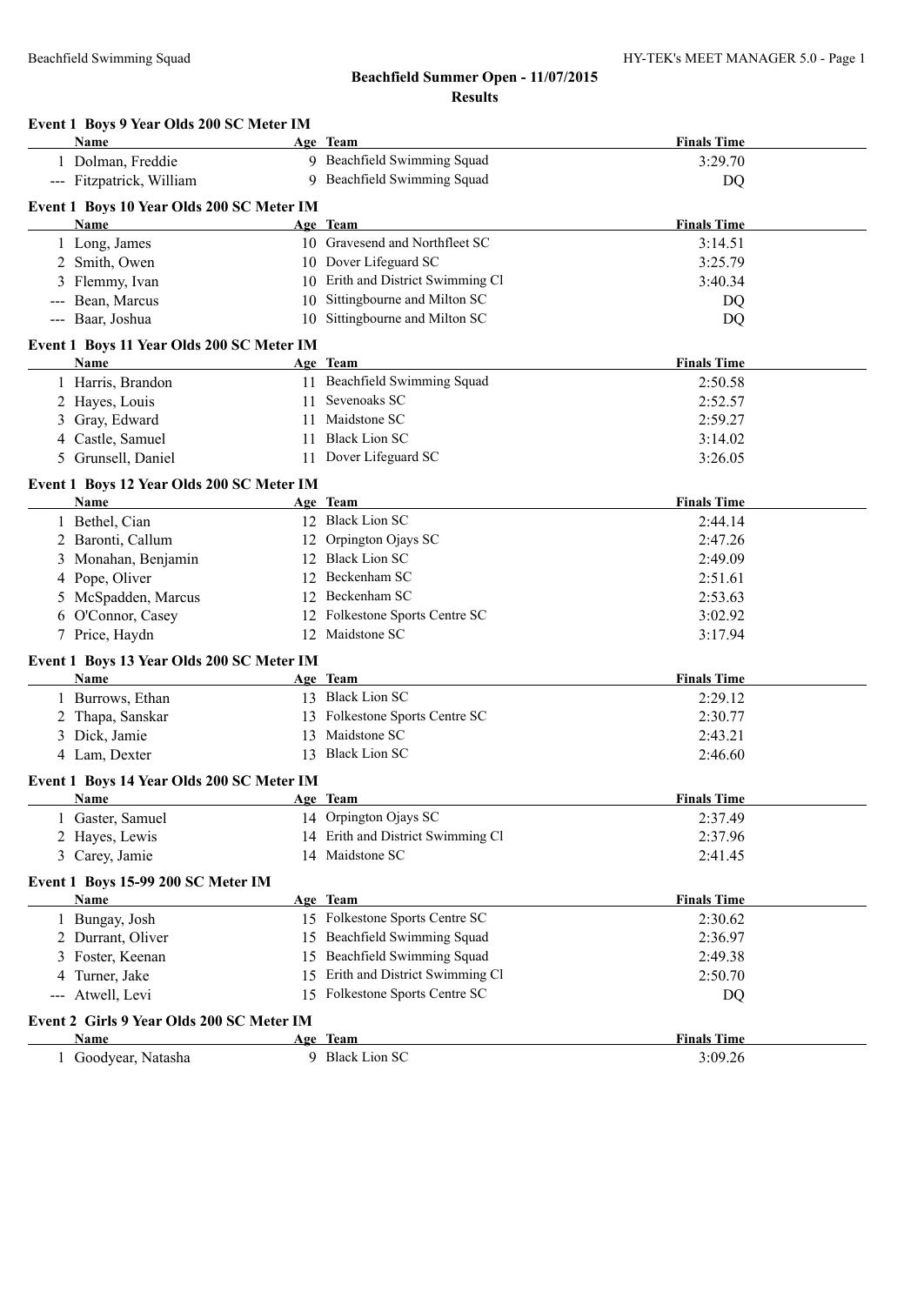| (Event 2 Girls 9 Year Olds 200 SC Meter IM) |    |                                   |                    |
|---------------------------------------------|----|-----------------------------------|--------------------|
| Name                                        |    | Age Team                          | <b>Finals Time</b> |
| 2 Hogben, Abigail                           |    | 9 Dover Lifeguard SC              | 3:25.35            |
| 3 Howard, Lilly                             |    | 9 Black Lion SC                   | 3:25.81            |
| 4 Richards, Holly                           |    | 9 Beachfield Swimming Squad       | 3:45.68            |
| Event 2 Girls 10 Year Olds 200 SC Meter IM  |    |                                   |                    |
| <b>Name</b>                                 |    | Age Team                          | <b>Finals Time</b> |
| 1 Jackson, Samantha                         |    | 10 Orpington Ojays SC             | 3:02.44            |
| 2 Parker, Jessica                           |    | 10 Black Lion SC                  | 3:09.30            |
| 3 Braithwaite, Paige                        |    | 10 Dover Lifeguard SC             | 3:25.38            |
| 4 Dolman, Grace                             |    | 10 Beachfield Swimming Squad      | 3:34.30            |
| Event 2 Girls 11 Year Olds 200 SC Meter IM  |    |                                   |                    |
| Name                                        |    | Age Team                          | <b>Finals Time</b> |
| 1 Myburgh, Tamzin                           |    | 11 Black Lion SC                  | 2:44.90            |
| 2 Elvy, Olivia                              |    | 11 Black Lion SC                  | 2:58.96            |
| 3 Cave, Megan                               | 11 | Erith and District Swimming Cl    | 3:00.15            |
| 4 Bowie, Hannah                             | 11 | Maidstone SC                      | 3:03.31            |
| 5 Hori, Rebecca                             |    | 11 Erith and District Swimming Cl | 3:24.90            |
| Event 2 Girls 12 Year Olds 200 SC Meter IM  |    |                                   |                    |
| Name                                        |    | Age Team                          | <b>Finals Time</b> |
| 1 Waller, Ellie                             |    | 12 Black Lion SC                  | 2:54.35            |
| 2 Chapman, Olivia                           |    | 12 Maidstone SC                   | 2:59.05            |
| 3 Watkins, Elisha                           |    | 12 Maidstone SC                   | 3:02.24            |
| 4 Bettsworth, Yasmin                        |    | 12 Maidstone SC                   | 3:03.01            |
| 5 Chatten, Ellis                            |    | 12 Erith and District Swimming Cl | 3:06.00            |
| 6 Burgess, Tilly                            |    | 12 Erith and District Swimming Cl | 3:07.79            |
| 7 Atwell, Leah                              |    | 12 Folkestone Sports Centre SC    | 3:13.88            |
| Event 2 Girls 13 Year Olds 200 SC Meter IM  |    |                                   |                    |
| Name                                        |    | Age Team                          | <b>Finals Time</b> |
| 1 Laker, Niamh                              |    | 13 Orpington Ojays SC             | 2:38.75            |
| 2 Farrow, Zara                              | 13 | Maidstone SC                      | 2:39.70            |
| Gray, Esther                                | 13 | Maidstone SC                      | 2:51.60            |
| 4 Simmonds, Sabine                          | 13 | Gravesend and Northfleet SC       | 3:11.37            |
| Simmonds, Sasha                             |    | 13 Gravesend and Northfleet SC    | 3:12.93            |
| --- Gough, Lauren                           |    | 13 Orpington Ojays SC             | DQ                 |
| Event 2 Girls 14 Year Olds 200 SC Meter IM  |    |                                   |                    |
| <b>Name</b>                                 |    | Age Team                          | <b>Finals Time</b> |
| 1 Carter, Isabel                            |    | 14 Maidstone SC                   | 2:39.72            |
| 2 Cloake, Eliza                             |    | 14 Folkestone Sports Centre SC    | 2:44.47            |
| 3 Westcott, Abigail                         |    | 14 Maidstone SC                   | 2:47.81            |
| 4 King, Stephanie                           |    | 14 Beachfield Swimming Squad      | 2:47.88            |
| Gearing, Rachel<br>5                        | 14 | Maidstone SC                      | 2:55.12            |
| 6 Thomas, Polly                             |    | 14 Beachfield Swimming Squad      | 3:05.82            |
| Event 2 Girls 15-99 200 SC Meter IM         |    |                                   |                    |
| Name                                        |    | Age Team                          | <b>Finals Time</b> |
| 1 Broomfield, Anna                          |    | 15 Black Lion SC                  | 2:34.36            |
| 2 Curran, Bronwyn                           |    | 15 Maidstone SC                   | 2:50.64            |
|                                             |    |                                   |                    |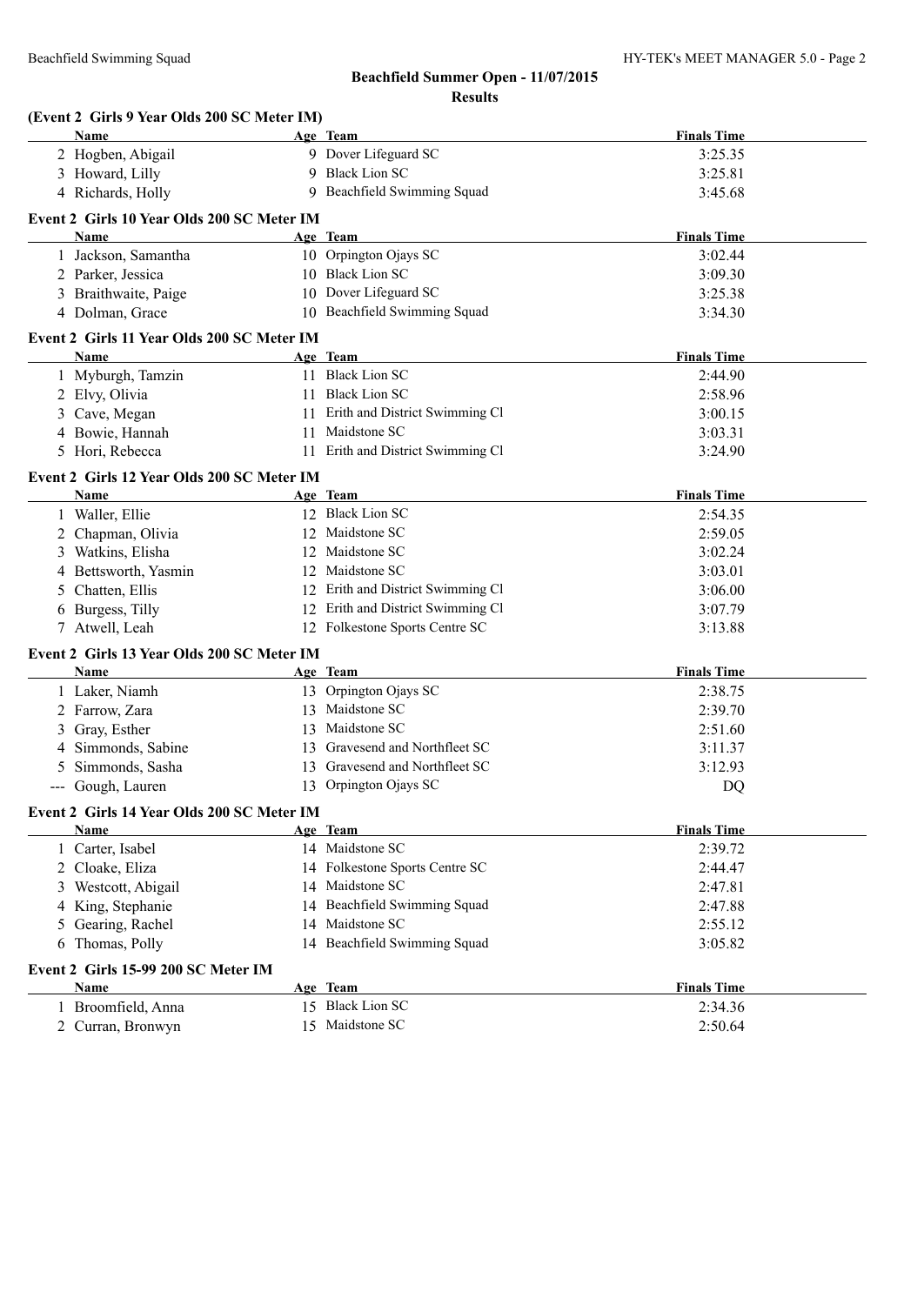|  |  |  |  | Event 3 Boys 9 Year Olds 50 SC Meter Breaststroke |
|--|--|--|--|---------------------------------------------------|
|--|--|--|--|---------------------------------------------------|

|                      | Name                                               |    | Age Team                          | <b>Finals Time</b> |
|----------------------|----------------------------------------------------|----|-----------------------------------|--------------------|
|                      | 1 Burrows, Matt                                    |    | 9 Black Lion SC                   | 49.63              |
|                      | 2 Dolman, Freddie                                  | 9  | Beachfield Swimming Squad         | 53.51              |
| 3                    | Elvy, Kieran                                       | 9  | <b>Black Lion SC</b>              | 53.59              |
|                      | 4 Crawford, Joshua                                 | 9  | Orpington Ojays SC                | 56.91              |
| 5                    | Dellys, Zakariya                                   | 9. | Folkestone Sports Centre SC       | 57.40              |
| 6                    | Thackeray, Lewis                                   | 9  | Sittingbourne and Milton SC       | 58.62              |
|                      | --- Matson-Reeves, Flynn                           | 9  | Sittingbourne and Milton SC       | DQ                 |
|                      | Event 3 Boys 10 Year Olds 50 SC Meter Breaststroke |    |                                   |                    |
|                      | Name                                               |    | Age Team                          | <b>Finals Time</b> |
|                      | 1 Saunders, Noah                                   |    | 10 Orpington Ojays SC             | 48.22              |
|                      | 2 Gearing, Luke                                    |    | 10 Maidstone SC                   | 49.06              |
| 3                    | Smith, Owen                                        |    | 10 Dover Lifeguard SC             | 51.61              |
| 4                    | Storey, Coby                                       |    | 10 Erith and District Swimming Cl | 51.94              |
| 5                    | Tutt, Alessio                                      |    | 10 Orpington Ojays SC             | 52.30              |
| 6                    | Baar, Joshua                                       | 10 | Sittingbourne and Milton SC       | 52.85              |
|                      | Caller, Jamie                                      |    | 10 Black Lion SC                  | 53.17              |
| $\scriptstyle\cdots$ | Bean, Marcus                                       |    | 10 Sittingbourne and Milton SC    | DQ                 |
|                      | Event 3 Boys 11 Year Olds 50 SC Meter Breaststroke |    |                                   |                    |
|                      | Name                                               |    | Age Team                          | <b>Finals Time</b> |
|                      | 1 Gray, Edward                                     |    | 11 Maidstone SC                   | 44.88              |
|                      | 2 MACKAY, Conor                                    |    | 11 Gravesend and Northfleet SC    | 46.52              |
|                      | 3 Dickinson, Samuel                                |    | 11 Beachfield Swimming Squad      | 47.32              |
|                      | 4 Burdett, Samuel                                  |    | 11 Erith and District Swimming Cl | 48.89              |
| 5                    | Thom, James                                        |    | 11 Gravesend and Northfleet SC    | 49.09              |
| 6                    | Morris, Charlie                                    |    | 11 Beachfield Swimming Squad      | 49.12              |
| 7                    | Terry, Euan                                        |    | 11 Black Lion SC                  | 49.86              |
| 8                    | Price, Scott                                       |    | 11 Maidstone SC                   | 50.10              |
| 9                    | Grunsell, Daniel                                   |    | 11 Dover Lifeguard SC             | 51.47              |
|                      | Event 3 Boys 12 Year Olds 50 SC Meter Breaststroke |    |                                   |                    |
|                      | Name                                               |    | Age Team                          | <b>Finals Time</b> |
|                      | 1 Ward, Ben                                        |    | 12 Maidstone SC                   | 38.77              |
|                      | 2 Fowle, Luke                                      |    | 12 Black Lion SC                  | 38.98              |
| 3                    | Corder, Frederick                                  |    | 12 Erith and District Swimming Cl | 40.67              |
|                      | 4 Baronti, Callum                                  |    | 12 Orpington Ojays SC             | 40.69              |
|                      | *5 Monahan, Benjamin                               |    | 12 Black Lion SC                  | 43.97              |
|                      | *5 Pope, Oliver                                    |    | 12 Beckenham SC                   | 43.97              |
|                      | 7 Price, Haydn                                     |    | 12 Maidstone SC                   | 45.88              |
|                      | 8 Ramsay, Peter                                    |    | 12 Black Lion SC                  | 50.02              |
|                      | Event 3 Boys 13 Year Olds 50 SC Meter Breaststroke |    |                                   |                    |
|                      | Name                                               |    | Age Team                          | <b>Finals Time</b> |
|                      | 1 Burrows, Ethan                                   |    | 13 Black Lion SC                  | 36.66              |
|                      | 2 Bojang, Jerrah                                   |    | 13 Erith and District Swimming Cl | 45.22              |
|                      | Event 3 Boys 14 Year Olds 50 SC Meter Breaststroke |    |                                   |                    |
|                      | Name                                               |    | Age Team                          | <b>Finals Time</b> |
|                      | 1 Hills, George                                    |    | 14 Erith and District Swimming Cl | 34.98              |
|                      | 2 Hayes, Lewis                                     |    | 14 Erith and District Swimming Cl | 35.55              |
|                      | 3 Costello-Wright, Louis                           |    | 14 Maidstone SC                   | 39.34              |
|                      |                                                    |    |                                   |                    |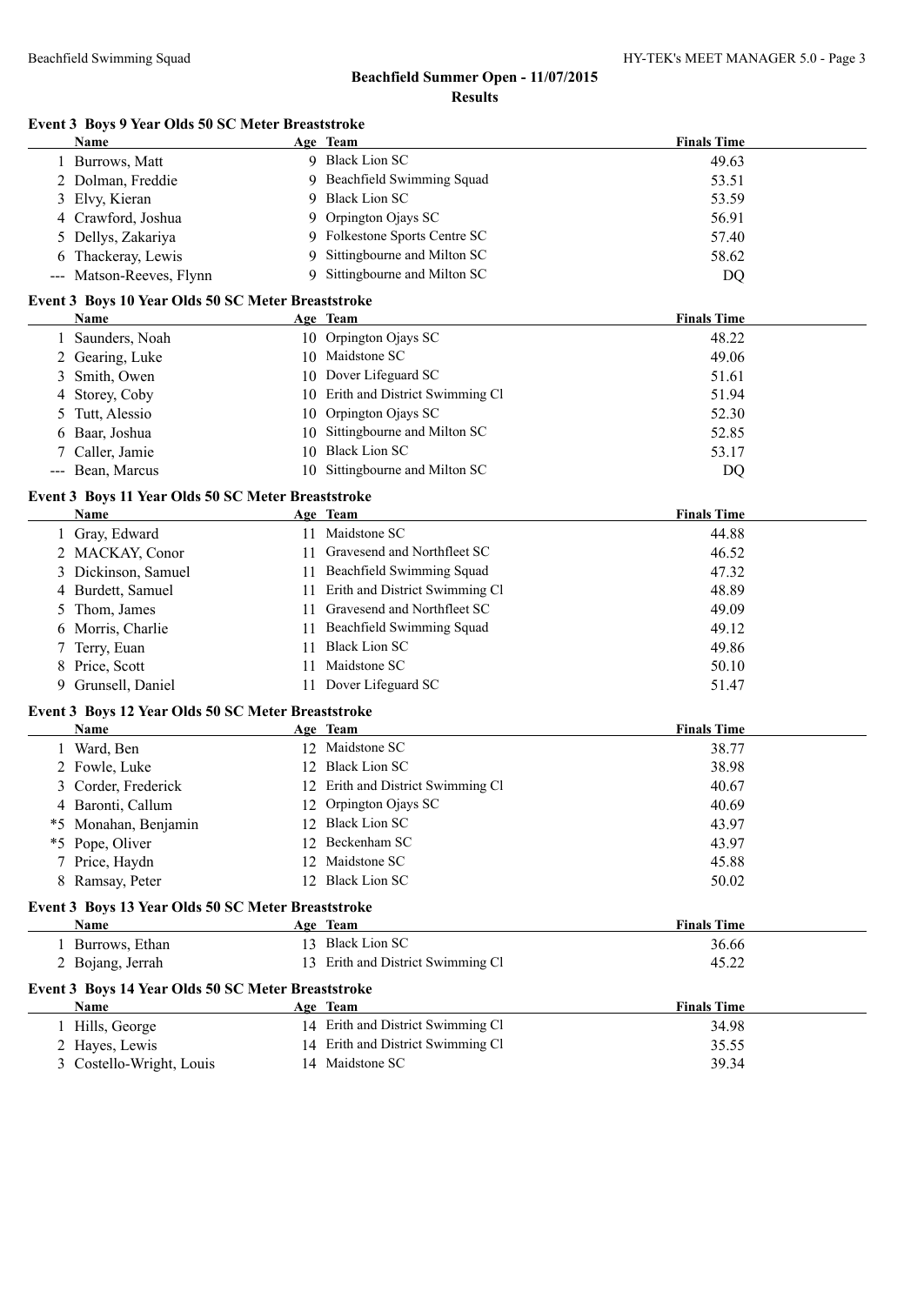|   | (Event 3 Boys 14 Year Olds 50 SC Meter Breaststroke) |    |                                   |                    |
|---|------------------------------------------------------|----|-----------------------------------|--------------------|
|   | Name                                                 |    | Age Team                          | <b>Finals Time</b> |
|   | 4 Gaster, Samuel                                     |    | 14 Orpington Ojays SC             | 39.93              |
|   | 5 Dickinson, Edward                                  |    | 14 Beachfield Swimming Squad      | 40.99              |
|   | 6 Carey, Jamie                                       |    | 14 Maidstone SC                   | 41.39              |
|   | 7 Bennett, Thomas                                    |    | 14 Orpington Ojays SC             | 41.68              |
|   | Event 3 Boys 15-99 50 SC Meter Breaststroke          |    |                                   |                    |
|   | Name                                                 |    | Age Team                          | <b>Finals Time</b> |
|   | 1 Newton, Simon                                      |    | 15 Rtw Monson SC                  | 33.10              |
|   | 2 Traupys, Tomas                                     |    | 15 Erith and District Swimming Cl | 36.50              |
|   | --- Turner, Jake                                     |    | 15 Erith and District Swimming Cl | DQ                 |
|   | Event 4 Girls 9 Year Olds 50 SC Meter Breaststroke   |    |                                   |                    |
|   | <b>Name</b>                                          |    | Age Team                          | <b>Finals Time</b> |
|   | 1 Oakden, Mia                                        |    | 9 Gravesend and Northfleet SC     | 53.08              |
|   | 2 Hogben, Abigail                                    |    | 9 Dover Lifeguard SC              | 53.86              |
|   | 3 Richards, Holly                                    |    | 9 Beachfield Swimming Squad       | 56.70              |
|   | --- Foster, Kirstie                                  |    | 9 Beachfield Swimming Squad       | DQ                 |
|   | Event 4 Girls 10 Year Olds 50 SC Meter Breaststroke  |    |                                   |                    |
|   | Name                                                 |    | Age Team                          | <b>Finals Time</b> |
|   | 1 Maddaford, Abigail                                 |    | 10 Maidstone SC                   | 44.48              |
|   | 2 Jackson, Samantha                                  |    | 10 Orpington Ojays SC             | 46.86              |
| 3 | Allen, Eleanor                                       |    | 10 Sevenoaks SC                   | 47.04              |
| 4 | Gough, Katie                                         |    | 10 Orpington Ojays SC             | 48.55              |
|   | 5 Fowle, Lana                                        |    | 10 Black Lion SC                  | 54.52              |
|   | 6 Curran, Fren                                       |    | 10 Maidstone SC                   | 56.37              |
|   | 7 Loader, Sofia                                      |    | 10 Gravesend and Northfleet SC    | 56.38              |
| 8 | Farr, Beth                                           |    | 10 Beachfield Swimming Squad      | 56.62              |
|   | --- Ramsay, Sophie                                   |    | 10 Black Lion SC                  | DQ                 |
|   | Event 4 Girls 11 Year Olds 50 SC Meter Breaststroke  |    |                                   |                    |
|   | Name                                                 |    | Age Team                          | <b>Finals Time</b> |
|   | 1 Warburton, Luciana                                 |    | 11 Black Lion SC                  | 42.21              |
|   | 2 Kottas, Ellis                                      |    | 11 Bromley SC                     | 43.45              |
|   | 3 Bowie, Hannah                                      |    | 11 Maidstone SC                   | 45.97              |
|   | 4 Bodernham, Natasha                                 |    | 11 Maidstone SC                   | 46.49              |
|   | 5 Duchesne, Lois                                     |    | 11 Beachfield Swimming Squad      | 47.05              |
|   | 6 Munday, Imogen                                     |    | 11 Black Lion SC                  | 48.73              |
|   | --- Aderibigbe, Esther                               |    | 11 Sittingbourne and Milton SC    | <b>DQ</b>          |
|   | Event 4 Girls 12 Year Olds 50 SC Meter Breaststroke  |    |                                   |                    |
|   | Name                                                 |    | Age Team                          | <b>Finals Time</b> |
|   | 1 Webber, Bethany                                    |    | 12 Black Lion SC                  | 41.26              |
|   | 2 Harden, Ellie                                      | 12 | Orpington Ojays SC                | 42.10              |
| 3 | Chapman, Olivia                                      |    | 12 Maidstone SC                   | 42.94              |
| 4 | Gough, Lara-Louise                                   |    | 12 Maidstone SC                   | 43.68              |
| 5 | Chandler-Smith, Holly                                |    | 12 Black Lion SC                  | 44.00              |
| 6 | Bettsworth, Yasmin                                   |    | 12 Maidstone SC                   | 46.31              |
|   | 7 Atwell, Leah                                       |    | 12 Folkestone Sports Centre SC    | 49.42              |
|   | --- Evans, Keilly                                    |    | 12 Black Lion SC                  | <b>DNF</b>         |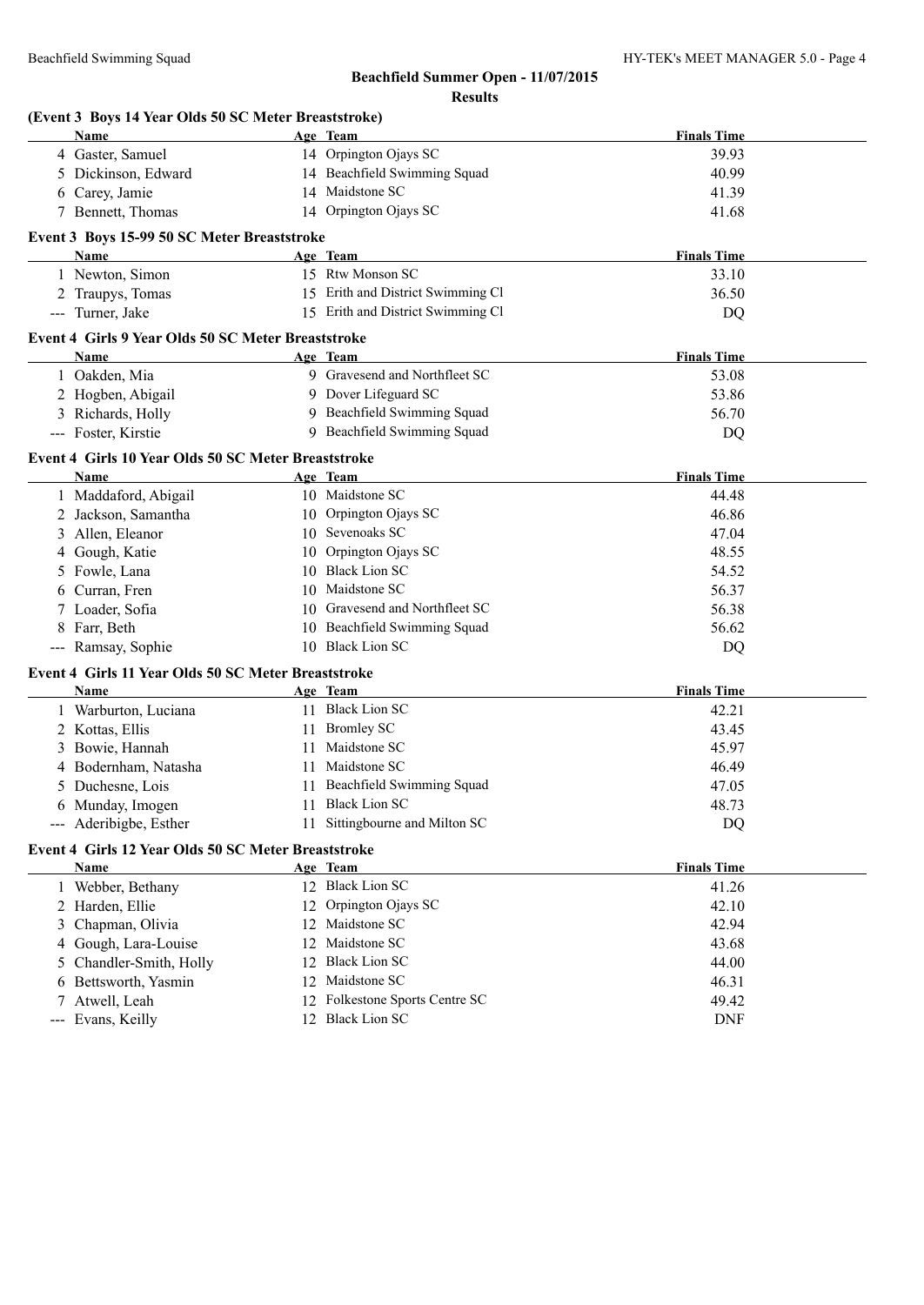#### **Event 4 Girls 13 Year Olds 50 SC Meter Breaststroke**

|   | Name                                                |    | Age Team                          | <b>Finals Time</b> |
|---|-----------------------------------------------------|----|-----------------------------------|--------------------|
|   | 1 Eastwood, Chloe                                   |    | 13 Black Lion SC                  | 38.60              |
|   | 2 Fisher, Hannah                                    |    | 13 Black Lion SC                  | 39.17              |
| 3 | Asekome, Lauren                                     |    | 13 Maidstone SC                   | 39.49              |
|   | 4 Farrow, Zara                                      |    | 13 Maidstone SC                   | 40.66              |
| 5 | Paice, Hope                                         | 13 | Maidstone SC                      | 40.74              |
| 6 | Bodernham, Nicole                                   | 13 | Maidstone SC                      | 42.37              |
| 7 | Laker, Niamh                                        | 13 | Orpington Ojays SC                | 43.10              |
| 8 | Gray, Esther                                        |    | 13 Maidstone SC                   | 43.20              |
| 9 | Cutajar, Lilli                                      | 13 | Orpington Ojays SC                | 45.58              |
|   | 10 Caller, Jodie                                    | 13 | <b>Black Lion SC</b>              | 46.89              |
|   | 11 Simmonds, Sabine                                 |    | 13 Gravesend and Northfleet SC    | 47.02              |
|   | Event 4 Girls 14 Year Olds 50 SC Meter Breaststroke |    |                                   |                    |
|   | Name                                                |    | Age Team                          | <b>Finals Time</b> |
|   | 1 Hills, Danielle                                   |    | 14 Erith and District Swimming Cl | 36.52              |
|   | 2 Warrington, Callie                                |    | 14 Maidstone SC                   | 39.22              |
| 3 | Gearing, Rachel                                     |    | 14 Maidstone SC                   | 43.92              |
|   | --- King, Stephanie                                 |    | 14 Beachfield Swimming Squad      | DQ                 |
|   | Event 4 Girls 15-99 50 SC Meter Breaststroke        |    |                                   |                    |
|   | Name                                                |    | Age Team                          | <b>Finals Time</b> |
|   | 1 Brown, Hannah                                     |    | 15 Black Lion SC                  | 38.59              |
|   | 2 Napier, Katie                                     |    | 15 Orpington Ojays SC             | 41.35              |
|   | 3 Curran, Bronwyn                                   |    | 15 Maidstone SC                   | 43.46              |
|   | 4 Gaffney, Katie                                    |    | 17 Sittingbourne and Milton SC    | 48.61              |
|   | Event 5 Boys 9 Year Olds 100 SC Meter Backstroke    |    |                                   |                    |
|   | <b>Name</b>                                         |    | Age Team                          | <b>Finals Time</b> |
|   | 1 Fitzpatrick, William                              |    | 9 Beachfield Swimming Squad       | 1:33.45            |
|   | 2 Dolman, Freddie                                   |    | 9 Beachfield Swimming Squad       | 1:37.56            |
|   | 3 Elvy, Kieran                                      | 9  | <b>Black Lion SC</b>              | 1:41.74            |
|   | --- Dellys, Zakariya                                |    | 9 Folkestone Sports Centre SC     | DQ                 |
|   | Event 5 Boys 10 Year Olds 100 SC Meter Backstroke   |    |                                   |                    |
|   | Name                                                |    | Age Team                          | <b>Finals Time</b> |
|   | 1 Wilding, Daniel                                   |    | 10 Erith and District Swimming Cl | 1:20.09            |
|   | 2 Tutt, Alessio                                     |    | 10 Orpington Ojays SC             | 1:29.96            |
|   | 3 Long, James                                       |    | 10 Gravesend and Northfleet SC    | 1:32.46            |
| 4 | Smith, Owen                                         |    | 10 Dover Lifeguard SC             | 1:35.54            |
| 5 | Gearing, Luke                                       |    | 10 Maidstone SC                   | 1:35.68            |
| 6 | Bean, Marcus                                        | 10 | Sittingbourne and Milton SC       | 1:41.04            |
|   | 7 Baar, Joshua                                      |    | 10 Sittingbourne and Milton SC    | 1:43.79            |
|   | Event 5 Boys 11 Year Olds 100 SC Meter Backstroke   |    |                                   |                    |
|   | Name                                                |    | Age Team                          | <b>Finals Time</b> |
|   | 1 Gray, Edward                                      |    | 11 Maidstone SC                   | 1:27.53            |
|   | 2 Price, Scott                                      | 11 | Maidstone SC                      | 1:33.84            |
|   | 3 Magee-Brown, Thomas                               |    | 11 Orpington Ojays SC             | 1:47.46            |
|   | Event 5 Boys 12 Year Olds 100 SC Meter Backstroke   |    |                                   |                    |
|   | Name                                                |    | Age Team                          | <b>Finals Time</b> |
| 1 | Bethel, Cian                                        |    | 12 Black Lion SC                  | 1:16.94            |
|   | 2 Monahan, Benjamin                                 |    | 12 Black Lion SC                  | 1:19.34            |
|   |                                                     |    |                                   |                    |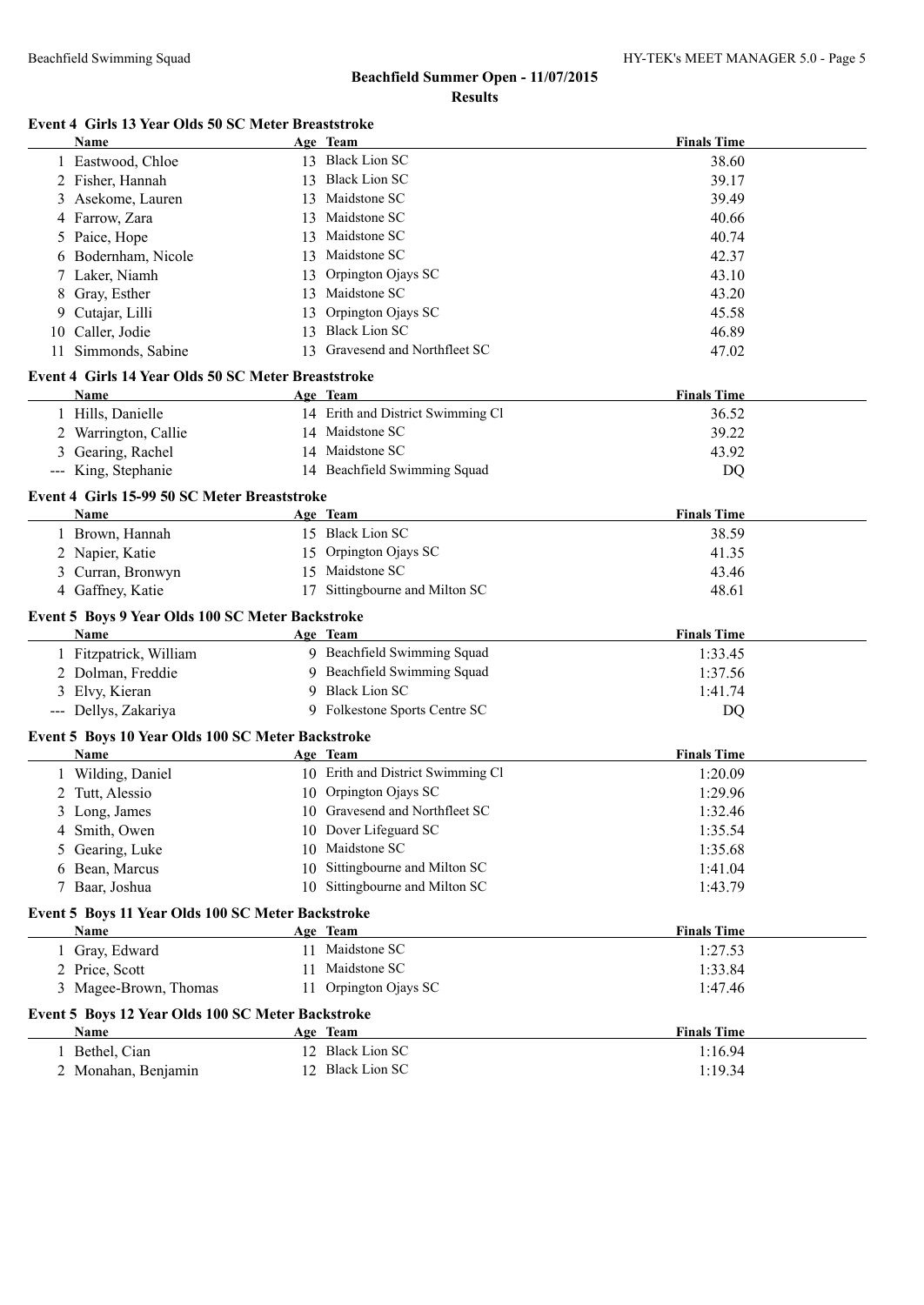|     | Name                                               |    | Age Team                          | <b>Finals Time</b> |
|-----|----------------------------------------------------|----|-----------------------------------|--------------------|
|     | 3 Griggs, Joshua                                   |    | 12 Maidstone SC                   | 1:23.63            |
|     | 4 McSpadden, Marcus                                |    | 12 Beckenham SC                   | 1:26.59            |
|     | 5 Ramsay, Peter                                    |    | 12 Black Lion SC                  | 1:27.76            |
|     | 6 Price, Haydn                                     |    | 12 Maidstone SC                   | 1:34.51            |
|     | Event 5 Boys 13 Year Olds 100 SC Meter Backstroke  |    |                                   |                    |
|     | Name                                               |    | Age Team                          | <b>Finals Time</b> |
|     | 1 Thapa, Sanskar                                   |    | 13 Folkestone Sports Centre SC    | 1:14.17            |
|     | 2 Dick, Jamie                                      |    | 13 Maidstone SC                   | 1:18.08            |
|     | 3 Lam, Dexter                                      |    | 13 Black Lion SC                  | 1:21.29            |
|     | 4 Wilding, Benjamin                                |    | 13 Erith and District Swimming Cl | 1:25.08            |
|     | Event 5 Boys 14 Year Olds 100 SC Meter Backstroke  |    |                                   |                    |
|     | Name                                               |    | Age Team                          | <b>Finals Time</b> |
|     | 1 Glasson, James                                   |    | 14 Maidstone SC                   | 1:11.79            |
|     | 2 Carey, Jamie                                     |    | 14 Maidstone SC                   | 1:12.98            |
| 3   | Bennett, Thomas                                    |    | 14 Orpington Ojays SC             | 1:15.51            |
| 4   | Costello-Wright, Louis                             |    | 14 Maidstone SC                   | 1:18.17            |
| 5   | Runting, Thomas                                    |    | 14 Gravesend and Northfleet SC    | 1:20.86            |
|     | 6 Cronin, William                                  |    | 14 Gravesend and Northfleet SC    | 1:27.33            |
|     | Event 5 Boys 15-99 100 SC Meter Backstroke         |    |                                   |                    |
|     | <b>Name</b>                                        |    | Age Team                          | <b>Finals Time</b> |
|     | 1 Atwell, Levi                                     |    | 15 Folkestone Sports Centre SC    | 1:06.51            |
|     | 2 Magee-Brown, William                             |    | 15 Orpington Ojays SC             | 1:16.65            |
|     | 3 Birchmore, Billy                                 |    | 19 Orpington Ojays SC             | 1:17.52            |
|     | 4 Foster, Keenan                                   |    | 15 Beachfield Swimming Squad      | 1:19.29            |
|     | Event 6 Girls 9 Year Olds 100 SC Meter Backstroke  |    |                                   |                    |
|     | Name                                               |    | Age Team                          | <b>Finals Time</b> |
|     | 1 Goodyear, Natasha                                |    | 9 Black Lion SC                   | 1:27.39            |
|     | 2 Hogben, Abigail                                  |    | 9 Dover Lifeguard SC              | 1:33.95            |
|     | 3 Howard, Lilly                                    |    | 9 Black Lion SC                   | 1:34.56            |
|     | Event 6 Girls 10 Year Olds 100 SC Meter Backstroke |    |                                   |                    |
|     | Name                                               |    | Age Team                          | <b>Finals Time</b> |
|     | 1 Parker, Jessica                                  |    | 10 Black Lion SC                  | 1:29.55            |
|     | 2 Maddaford, Abigail                               |    | 10 Maidstone SC                   | 1:30.38            |
|     | 3 Braithwaite, Paige                               |    | 10 Dover Lifeguard SC             | 1:35.32            |
| 4   | Allen, Eleanor                                     |    | 10 Sevenoaks SC                   | 1:35.56            |
| 5   | Dolman, Grace                                      | 10 | Beachfield Swimming Squad         | 1:38.62            |
| 6   | Curran, Fren                                       | 10 | Maidstone SC                      | 1:39.37            |
|     | Gough, Katie                                       | 10 | Orpington Ojays SC                | DQ                 |
| --- | Loader, Sofia                                      |    | 10 Gravesend and Northfleet SC    | DQ                 |
|     | Event 6 Girls 11 Year Olds 100 SC Meter Backstroke |    |                                   |                    |
|     | Name                                               |    | Age Team                          | <b>Finals Time</b> |
|     | 1 Herbert, Jessica                                 | 11 | Orpington Ojays SC                | 1:18.42            |
| 2   | Duchesne, Lois                                     | 11 | Beachfield Swimming Squad         | 1:19.84            |
| 3   | Cave, Megan                                        | 11 | Erith and District Swimming Cl    | 1:20.37            |
| 4   | Elvy, Olivia                                       | 11 | <b>Black Lion SC</b>              | 1:23.40            |
|     |                                                    |    |                                   |                    |
| 5   | Bowie, Hannah                                      | 11 | Maidstone SC                      | 1:24.68            |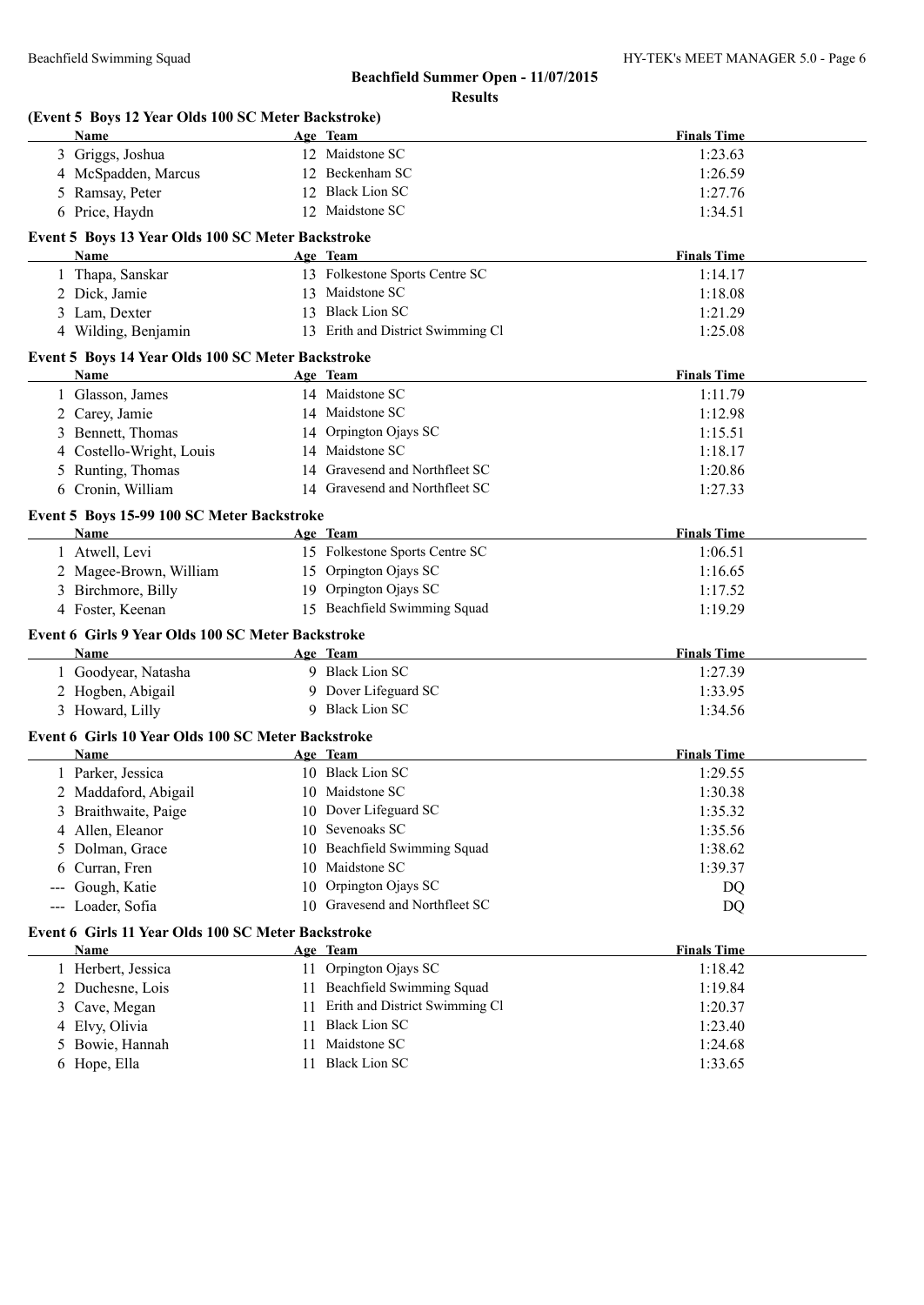|                        | (Event 6 Girls 11 Year Olds 100 SC Meter Backstroke)<br>Name |    | Age Team                                 | <b>Finals Time</b> |
|------------------------|--------------------------------------------------------------|----|------------------------------------------|--------------------|
|                        | 7 Hori, Rebecca                                              |    | 11 Erith and District Swimming Cl        | 1:34.31            |
|                        | 8 Bodernham, Natasha                                         |    | 11 Maidstone SC                          | 1:36.75            |
|                        | 9 Munday, Imogen                                             |    | 11 Black Lion SC                         | 1:37.66            |
|                        |                                                              |    |                                          |                    |
|                        | Event 6 Girls 12 Year Olds 100 SC Meter Backstroke           |    |                                          | <b>Finals Time</b> |
|                        | Name                                                         |    | Age Team<br>12 Black Lion SC             | 1:11.53            |
|                        | 1 Shanks, Aimee                                              |    |                                          |                    |
|                        | 2 Harden, Ellie                                              |    | 12 Orpington Ojays SC<br>12 Maidstone SC | 1:14.26            |
|                        | 3 Chapman, Olivia                                            |    | 12 Black Lion SC                         | 1:20.77            |
|                        | 4 Brown, Jessica                                             |    | 12 Maidstone SC                          | 1:24.82            |
|                        | 5 Bettsworth, Yasmin                                         |    | 12 Maidstone SC                          | 1:25.69            |
|                        | 6 Watkins, Elisha                                            |    |                                          | 1:31.83            |
|                        | Event 6 Girls 13 Year Olds 100 SC Meter Backstroke           |    |                                          |                    |
|                        | Name                                                         |    | Age Team                                 | <b>Finals Time</b> |
|                        | 1 Bain, Amy                                                  |    | 13 Black Lion SC                         | 1:11.03            |
|                        | 2 Farrow, Zara                                               |    | 13 Maidstone SC                          | 1:11.42            |
|                        | 3 Paice, Hope                                                |    | 13 Maidstone SC                          | 1:11.51            |
|                        | 4 Fisher, Hannah                                             |    | 13 Black Lion SC                         | 1:12.94            |
| 5                      | Manderson, Millie                                            |    | 13 Black Lion SC                         | 1:15.90            |
| 6                      | Gray, Esther                                                 | 13 | Maidstone SC                             | 1:23.34            |
|                        | 7 Dumbarton, Ellie                                           |    | 13 Black Lion SC                         | 1:25.69            |
|                        | 8 Gough, Lauren                                              |    | 13 Orpington Ojays SC                    | 1:27.21            |
|                        | Event 6 Girls 14 Year Olds 100 SC Meter Backstroke           |    |                                          |                    |
|                        | Name                                                         |    | Age Team                                 | <b>Finals Time</b> |
|                        | 1 Warrington, Callie                                         |    | 14 Maidstone SC                          | 1:11.16            |
|                        | 2 Cvjetan, Anna                                              |    | 14 Orpington Ojays SC                    | 1:13.87            |
|                        | 3 King, Stephanie                                            |    | 14 Beachfield Swimming Squad             | 1:20.23            |
|                        | 4 Thomas, Polly                                              |    | 14 Beachfield Swimming Squad             | 1:29.36            |
|                        |                                                              |    |                                          |                    |
|                        | Event 6 Girls 15-99 100 SC Meter Backstroke<br>Name          |    | Age Team                                 | <b>Finals Time</b> |
|                        | 1 Broomfield, Anna                                           |    | 15 Black Lion SC                         | 1:07.74            |
|                        |                                                              |    | 15 Black Lion SC                         |                    |
|                        | 2 Savell, Ciara<br>Thom, Charlotte                           |    | 15 Gravesend and Northfleet SC           | 1:14.54            |
| 3                      | 4 Curran, Bronwyn                                            |    | 15 Maidstone SC                          | 1:21.34<br>1:23.43 |
|                        | 5 Gaffney, Katie                                             |    | 17 Sittingbourne and Milton SC           |                    |
|                        |                                                              |    |                                          | 1:37.16            |
|                        | Event 7 Boys 9 Year Olds 50 SC Meter Butterfly               |    |                                          |                    |
|                        | Name                                                         |    | Age Team                                 | <b>Finals Time</b> |
|                        | 1 Fitzpatrick, William                                       |    | 9 Beachfield Swimming Squad              | 43.91              |
|                        | 2 Crawford, Joshua                                           |    | 9 Orpington Ojays SC                     | 45.31              |
|                        | 3 Dolman, Freddie                                            |    | 9 Beachfield Swimming Squad              | 46.24              |
|                        | 4 Burrows, Matt                                              | 9  | <b>Black Lion SC</b>                     | 46.65              |
|                        | Dellys, Zakariya                                             |    | 9 Folkestone Sports Centre SC            | DQ                 |
| $\qquad \qquad \cdots$ | Thackeray, Lewis                                             |    | 9 Sittingbourne and Milton SC            | DQ                 |
|                        | Event 7 Boys 10 Year Olds 50 SC Meter Butterfly              |    |                                          |                    |
|                        | Name                                                         |    | Age Team                                 | <b>Finals Time</b> |
|                        | 1 Saunders, Noah                                             |    | 10 Orpington Ojays SC                    | 40.14              |
|                        | 2 Long, James                                                |    | 10 Gravesend and Northfleet SC           | 41.75              |
|                        | 3 Smith, Owen                                                |    | 10 Dover Lifeguard SC                    | 46.66              |
|                        |                                                              |    |                                          |                    |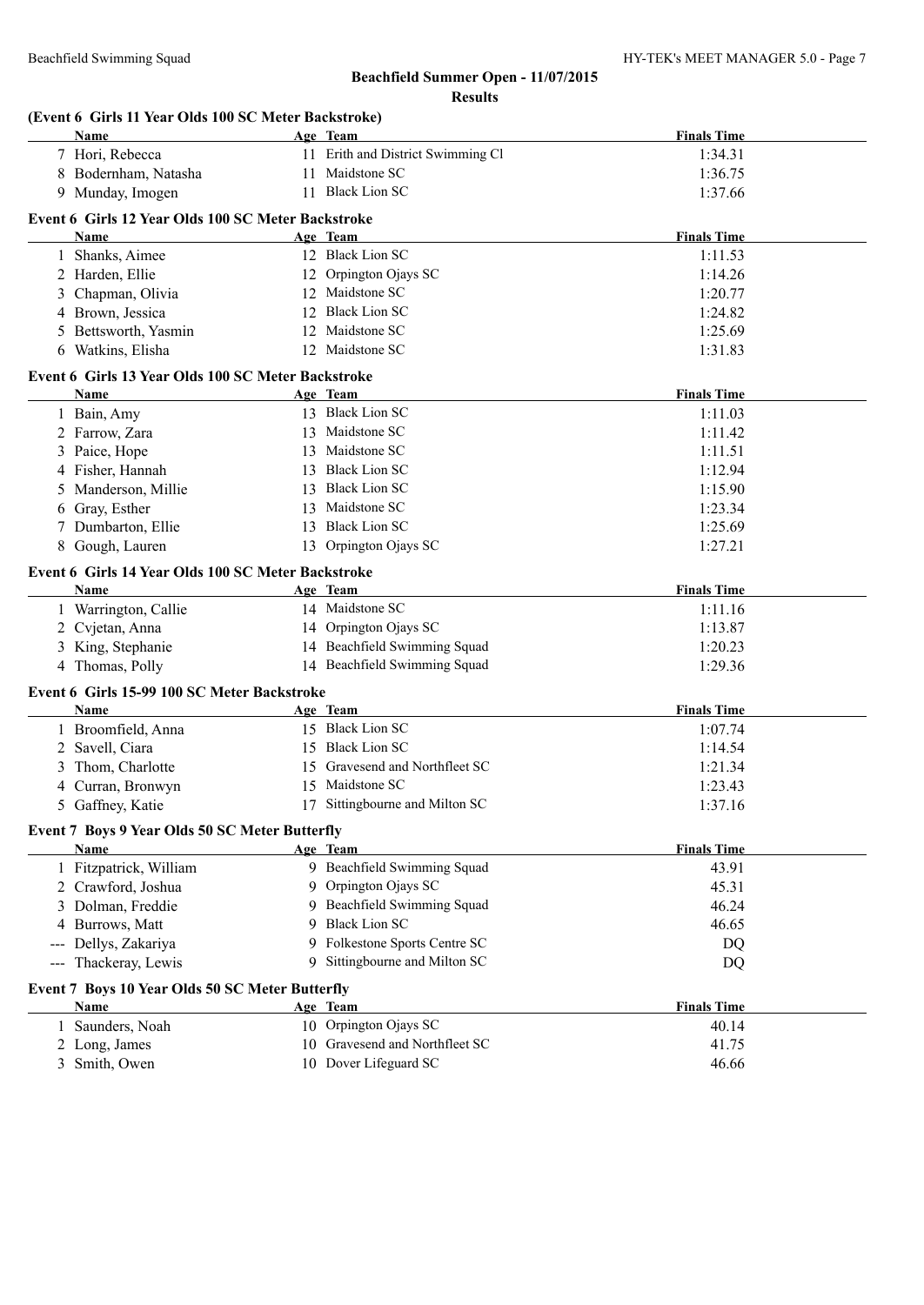# **(Event 7 Boys 10 Year Olds 50 SC Meter Butterfly)**

|     | Name                                            |          | Age Team                                              | <b>Finals Time</b> |
|-----|-------------------------------------------------|----------|-------------------------------------------------------|--------------------|
|     | 4 Bean, Marcus                                  |          | 10 Sittingbourne and Milton SC                        | 47.85              |
|     | 5 Flemmy, Ivan                                  |          | 10 Erith and District Swimming Cl                     | 48.08              |
| 6   | Storey, Coby                                    |          | 10 Erith and District Swimming Cl                     | 52.32              |
|     | Baar, Joshua                                    | 10       | Sittingbourne and Milton SC                           | DQ                 |
| --- | Caller, Jamie                                   |          | 10 Black Lion SC                                      | DQ                 |
|     | Event 7 Boys 11 Year Olds 50 SC Meter Butterfly |          |                                                       |                    |
|     | Name                                            |          | Age Team                                              | <b>Finals Time</b> |
|     | 1 Gray, Edward                                  |          | 11 Maidstone SC                                       | 39.10              |
|     | 2 Dickinson, Samuel                             |          | 11 Beachfield Swimming Squad                          | 39.66              |
|     | 3 Terry, Euan                                   |          | 11 Black Lion SC                                      | 41.53              |
|     | 4 Thom, James                                   |          | 11 Gravesend and Northfleet SC                        | 42.30              |
| 5   | Morris, Charlie                                 |          | 11 Beachfield Swimming Squad                          | 43.06              |
| 6   | Castle, Samuel                                  |          | 11 Black Lion SC                                      | 43.57              |
|     | Burdett, Samuel                                 |          | 11 Erith and District Swimming Cl                     | 44.72              |
| 8   | Recardo, Joshua                                 | 11       | Erith and District Swimming Cl                        | 44.81              |
| 9.  | MACKAY, Conor                                   | 11       | Gravesend and Northfleet SC                           | 44.89              |
|     | 10 Grunsell, Daniel                             |          | 11 Dover Lifeguard SC                                 | 48.64              |
|     | --- Harris, Brandon                             |          | 11 Beachfield Swimming Squad                          | DQ                 |
|     |                                                 |          |                                                       |                    |
|     | Event 7 Boys 12 Year Olds 50 SC Meter Butterfly |          |                                                       |                    |
|     | <b>Name</b>                                     |          | Age Team<br>12 Black Lion SC                          | <b>Finals Time</b> |
|     | 1 Fowle, Luke                                   |          |                                                       | 34.23              |
|     | 2 Corder, Frederick                             |          | 12 Erith and District Swimming Cl<br>12 Black Lion SC | 34.31              |
|     | 3 Monahan, Benjamin                             |          |                                                       | 35.02<br>35.06     |
|     | 4 Baronti, Callum                               | 12       | Orpington Ojays SC<br>Maidstone SC                    |                    |
|     | 5 Ward, Ben                                     | 12<br>12 | <b>Black Lion SC</b>                                  | 36.49              |
|     | 6 Bethel, Cian                                  | 12       | Beckenham SC                                          | 36.64<br>39.11     |
|     | Pope, Oliver                                    |          | Maidstone SC                                          | 39.44              |
|     | Griggs, Joshua                                  | 12       | <b>Black Lion SC</b>                                  |                    |
| 9.  | Ramsay, Peter                                   | 12       | Maidstone SC                                          | 41.49              |
| 10  | Price, Haydn                                    | 12       | 12 Folkestone Sports Centre SC                        | 48.40              |
|     | --- O'Connor, Casey                             |          |                                                       | <b>DNF</b>         |
|     | Event 7 Boys 13 Year Olds 50 SC Meter Butterfly |          |                                                       |                    |
|     | <b>Name</b>                                     |          | Age Team                                              | <b>Finals Time</b> |
|     | 1 Burrows, Ethan                                |          | 13 Black Lion SC                                      | 28.98              |
|     | 2 Thapa, Sanskar                                |          | 13 Folkestone Sports Centre SC                        | 34.59              |
|     | 3 Dick, Jamie                                   |          | 13 Maidstone SC                                       | 35.39              |
|     | Event 7 Boys 14 Year Olds 50 SC Meter Butterfly |          |                                                       |                    |
|     | Name                                            |          | Age Team                                              | <b>Finals Time</b> |
|     | 1 Song, Alexander                               |          | 14 Erith and District Swimming Cl                     | 29.20              |
|     | 2 Hills, George                                 |          | 14 Erith and District Swimming Cl                     | 30.94              |
| 3   | Gaster, Samuel                                  |          | 14 Orpington Ojays SC                                 | 33.54              |
| 4   | Dickinson, Edward                               |          | 14 Beachfield Swimming Squad                          | 33.84              |
| 5   | Carey, Jamie                                    | 14       | Maidstone SC                                          | 34.42              |
| 6   | Glasson, James                                  | 14       | Maidstone SC                                          | 34.98              |
| 7   | Bennett, Thomas                                 | 14       | Orpington Ojays SC                                    | 35.56              |
|     | Costello-Wright, Louis                          | 14       | Maidstone SC                                          | 35.80              |
| 9   | Runting, Thomas                                 | 14       | Gravesend and Northfleet SC                           | 35.87              |
| 10  | Cronin, William                                 |          | 14 Gravesend and Northfleet SC                        | 39.70              |
|     |                                                 |          |                                                       |                    |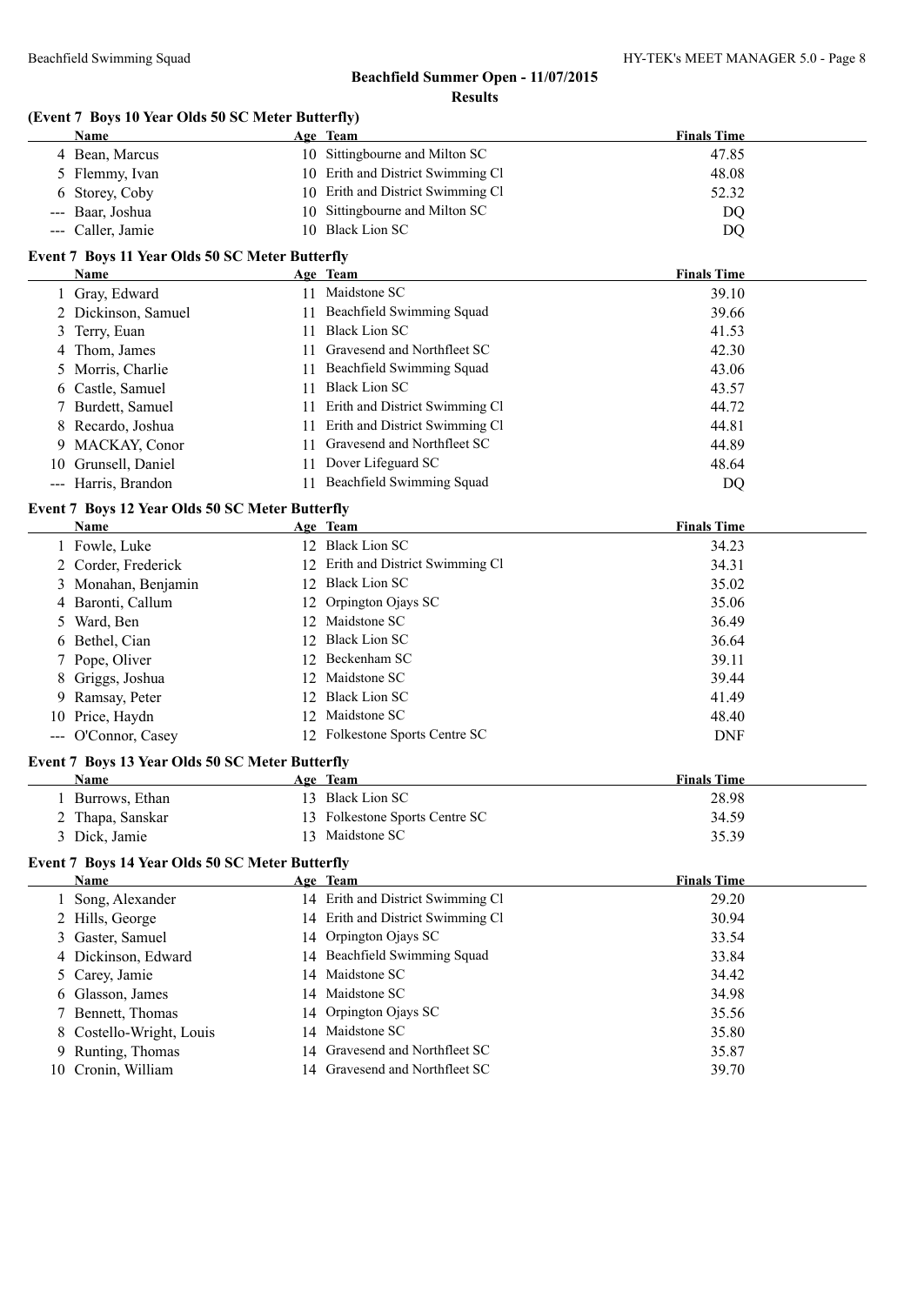## **Event 7 Boys 15-99 50 SC Meter Butterfly**

|         | <b>Name</b>                                            |    | Age Team                                                               | <b>Finals Time</b> |  |
|---------|--------------------------------------------------------|----|------------------------------------------------------------------------|--------------------|--|
|         | 1 Newton, Simon                                        |    | 15 Rtw Monson SC                                                       | 26.58              |  |
|         | 2 Attis, Jordan                                        |    | 19 City of Rochester SC                                                | 29.45              |  |
| 3       | Debonnaire, Harris                                     |    | 15 Black Lion SC                                                       | 30.40              |  |
|         | 4 Atwell, Levi                                         |    | 15 Folkestone Sports Centre SC                                         | 30.50              |  |
|         | 5 Bungay, Josh                                         |    | 15 Folkestone Sports Centre SC                                         | 31.01              |  |
|         | 6 Durrant, Oliver                                      |    | 15 Beachfield Swimming Squad                                           | 31.93              |  |
|         | Traupys, Tomas                                         |    | 15 Erith and District Swimming Cl                                      | 32.41              |  |
| 8       | Turner, Jake                                           |    | 15 Erith and District Swimming Cl                                      | 34.17              |  |
| 9.      | Birchmore, Billy                                       | 19 | Orpington Ojays SC                                                     | 34.59              |  |
|         | --- Foster, Keenan                                     |    | 15 Beachfield Swimming Squad                                           | <b>DQ</b>          |  |
|         | <b>Event 8 Girls 9 Year Olds 50 SC Meter Butterfly</b> |    |                                                                        |                    |  |
|         | Name                                                   |    | Age Team                                                               | <b>Finals Time</b> |  |
|         | 1 Goodyear, Natasha                                    |    | 9 Black Lion SC                                                        | 43.57              |  |
|         | 2 Richards, Holly                                      |    | 9 Beachfield Swimming Squad                                            | 50.35              |  |
|         | 3 Oakden, Mia                                          |    | 9 Gravesend and Northfleet SC                                          | 51.35              |  |
|         | 4 Foster, Kirstie                                      |    | 9 Beachfield Swimming Squad                                            | 52.85              |  |
|         |                                                        |    |                                                                        |                    |  |
|         | Event 8 Girls 10 Year Olds 50 SC Meter Butterfly       |    |                                                                        |                    |  |
|         | Name                                                   |    | Age Team                                                               | <b>Finals Time</b> |  |
|         | 1 Jackson, Samantha                                    |    | 10 Orpington Ojays SC                                                  | 40.12              |  |
|         | 2 Braithwaite, Paige                                   |    | 10 Dover Lifeguard SC                                                  | 42.35              |  |
|         | 3 Dolman, Grace                                        |    | 10 Beachfield Swimming Squad                                           | 44.38              |  |
|         | 4 Curran, Fren                                         |    | 10 Maidstone SC                                                        | 45.82              |  |
|         | 5 Gough, Katie                                         |    | 10 Orpington Ojays SC                                                  | 51.34              |  |
|         | --- Fowle, Lana                                        |    | 10 Black Lion SC                                                       | DQ                 |  |
|         | Event 8 Girls 11 Year Olds 50 SC Meter Butterfly       |    |                                                                        |                    |  |
|         | Name                                                   |    | Age Team                                                               | <b>Finals Time</b> |  |
|         | 1 Myburgh, Tamzin                                      |    | 11 Black Lion SC                                                       | 34.74              |  |
|         | 2 Warburton, Luciana                                   |    | 11 Black Lion SC                                                       | 35.57              |  |
|         | 3 Herbert, Jessica                                     | 11 | Orpington Ojays SC                                                     | 37.38              |  |
|         | 4 Bowie, Hannah                                        |    | 11 Maidstone SC                                                        | 38.14              |  |
|         | 5 Duchesne, Lois                                       |    | 11 Beachfield Swimming Squad                                           | 38.81              |  |
|         | 6 Bodernham, Natasha                                   |    | 11 Maidstone SC                                                        | 38.93              |  |
|         | 7 Cave, Megan                                          |    | 11 Erith and District Swimming Cl                                      | 39.42              |  |
|         | 8 Foster, Lauren                                       | 11 | <b>Black Lion SC</b>                                                   | 42.71              |  |
|         | 9 Munday, Imogen                                       |    | 11 Black Lion SC                                                       | 47.26              |  |
|         | 10 Hope, Ella                                          |    | 11 Black Lion SC                                                       | 48.27              |  |
|         | 11 Jurs, Emilie                                        |    | 11 Black Lion SC                                                       | 48.77              |  |
|         | Event 8 Girls 12 Year Olds 50 SC Meter Butterfly       |    |                                                                        |                    |  |
|         | Name                                                   |    | Age Team                                                               | <b>Finals Time</b> |  |
|         | 1 Shanks, Aimee                                        |    | 12 Black Lion SC                                                       | 33.05              |  |
|         | 2 Durrant, Matilda                                     |    | 12 Beachfield Swimming Squad                                           | 34.89              |  |
|         | 3 Waller, Ellie                                        |    | 12 Black Lion SC                                                       | 36.19              |  |
|         | 4 Gough, Lara-Louise                                   |    | 12 Maidstone SC                                                        | 37.49              |  |
|         | 5 Webber, Bethany                                      |    | 12 Black Lion SC                                                       | 37.55              |  |
|         | 6 Bettsworth, Yasmin                                   | 12 | Maidstone SC                                                           | 39.73              |  |
|         | 7 Brown, Jessica                                       |    |                                                                        |                    |  |
|         |                                                        |    |                                                                        |                    |  |
|         |                                                        |    | 12 Black Lion SC                                                       | 41.23              |  |
| 8<br>9. | Burgess, Tilly<br>Chatten, Ellis                       |    | 12 Erith and District Swimming Cl<br>12 Erith and District Swimming Cl | 41.64<br>41.81     |  |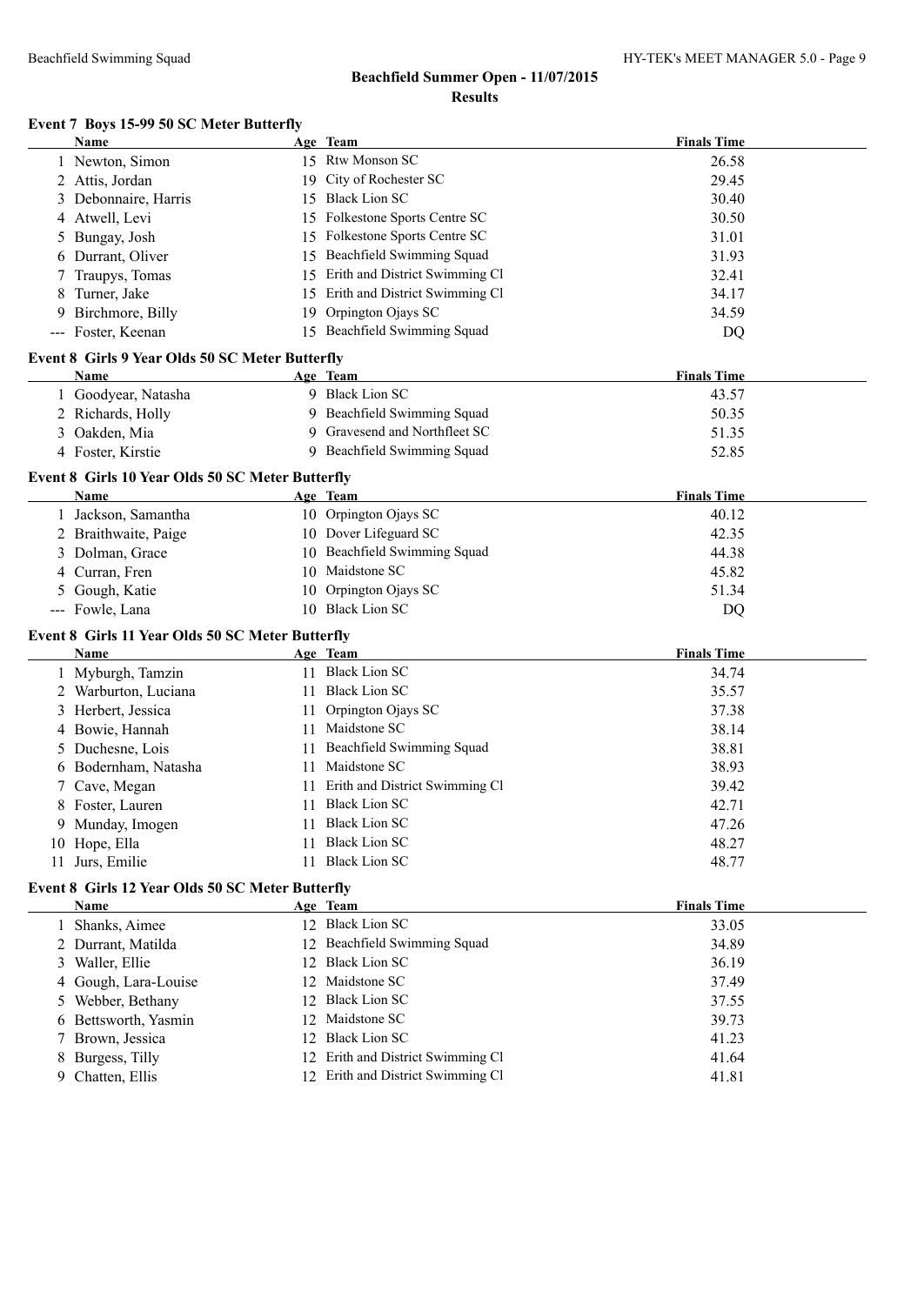# **Beachfield Summer Open - 11/07/2015**

|    | (Event 8 Girls 12 Year Olds 50 SC Meter Butterfly) |    |                                   |                    |
|----|----------------------------------------------------|----|-----------------------------------|--------------------|
|    | Name                                               |    | Age Team                          | <b>Finals Time</b> |
|    | 10 Chandler-Smith, Holly                           |    | 12 Black Lion SC                  | 42.42              |
|    | 11 Atwell, Leah                                    |    | 12 Folkestone Sports Centre SC    | 45.20              |
|    | --- Jee, Emma                                      |    | 12 Maidstone SC                   | DQ                 |
|    | Event 8 Girls 13 Year Olds 50 SC Meter Butterfly   |    |                                   |                    |
|    | Name                                               |    | Age Team                          | <b>Finals Time</b> |
|    | 1 Asekome, Lauren                                  |    | 13 Maidstone SC                   | 32.76              |
|    | 2 Paice, Hope                                      |    | 13 Maidstone SC                   | 33.39              |
|    | 3 Laker, Niamh                                     | 13 | Orpington Ojays SC                | 34.23              |
|    | 4 Fisher, Hannah                                   |    | 13 Black Lion SC                  | 34.97              |
| 5  | Cutajar, Lilli                                     | 13 | Orpington Ojays SC                | 36.12              |
|    | 6 Bain, Amy                                        |    | 13 Black Lion SC                  | 36.35              |
| 7  | Gray, Esther                                       |    | 13 Maidstone SC                   | 37.25              |
| 8  | Simmonds, Sasha                                    |    | 13 Gravesend and Northfleet SC    | 38.46              |
|    | 9 Bodernham, Nicole                                |    | 13 Maidstone SC                   | 40.02              |
|    | 10 Simmonds, Sabine                                |    | 13 Gravesend and Northfleet SC    | 41.80              |
|    |                                                    |    | 13 Erith and District Swimming Cl | 43.63              |
| 11 | Seager, Lara                                       |    | 13 Orpington Ojays SC             |                    |
|    | 12 Gough, Lauren                                   |    |                                   | 43.69              |
|    | Event 8 Girls 14 Year Olds 50 SC Meter Butterfly   |    |                                   |                    |
|    | Name                                               |    | Age Team                          | <b>Finals Time</b> |
|    | 1 Warrington, Callie                               |    | 14 Maidstone SC                   | 31.93              |
|    | 2 Cvjetan, Anna                                    |    | 14 Orpington Ojays SC             | 33.93              |
|    | 3 Hills, Danielle                                  |    | 14 Erith and District Swimming Cl | 34.53              |
|    | 4 Cloake, Eliza                                    |    | 14 Folkestone Sports Centre SC    | 34.80              |
| 5  | Westcott, Abigail                                  |    | 14 Maidstone SC                   | 34.91              |
|    | 6 Carter, Isabel                                   |    | 14 Maidstone SC                   | 35.01              |
|    | 7 Gearing, Rachel                                  |    | 14 Maidstone SC                   | 36.91              |
|    | Event 8 Girls 15-99 50 SC Meter Butterfly          |    |                                   |                    |
|    | Name                                               |    | Age Team                          | <b>Finals Time</b> |
|    | 1 Broomfield, Anna                                 |    | 15 Black Lion SC                  | 30.77              |
|    | 2 Napier, Katie                                    |    | 15 Orpington Ojays SC             | 31.86              |
|    | 3 Brown, Hannah                                    |    | 15 Black Lion SC                  | 36.15              |
|    | 4 Curran, Bronwyn                                  |    | 15 Maidstone SC                   | 36.74              |
|    | 5 Thom, Charlotte                                  |    | 15 Gravesend and Northfleet SC    | 37.96              |
|    | 6 Gaffney, Katie                                   |    | 17 Sittingbourne and Milton SC    | 48.11              |
|    | Event 9 Boys 9 Year Olds 100 SC Meter Freestyle    |    |                                   |                    |
|    | Name                                               |    | Age Team                          | <b>Finals Time</b> |
|    | 1 Fitzpatrick, William                             |    | 9 Beachfield Swimming Squad       | 1:24.17            |
|    | 2 Dolman, Freddie                                  |    | 9 Beachfield Swimming Squad       | 1:25.70            |
|    | 3 Elvy, Kieran                                     |    | 9 Black Lion SC                   | 1:34.92            |
|    |                                                    |    |                                   |                    |
|    | Event 9 Boys 10 Year Olds 100 SC Meter Freestyle   |    |                                   |                    |
|    | Name                                               |    | Age Team                          | <b>Finals Time</b> |
|    | 1 Wilding, Daniel                                  |    | 10 Erith and District Swimming Cl | 1:12.83            |
|    | 2 Sproston, James                                  |    | 10 Erith and District Swimming Cl | 1:13.98            |
|    | 3 Long, James                                      | 10 | Gravesend and Northfleet SC       | 1:16.40            |
|    | 4 Reardon, Finn                                    |    | 10 Maidstone SC                   | 1:18.72            |
| 5. | Reardon, Joe                                       |    | 10 Maidstone SC                   | 1:20.81            |
| 6  | Saunders, Noah                                     | 10 | Orpington Ojays SC                | 1:21.35            |
| 7  | Tutt, Alessio                                      |    | 10 Orpington Ojays SC             | 1:21.49            |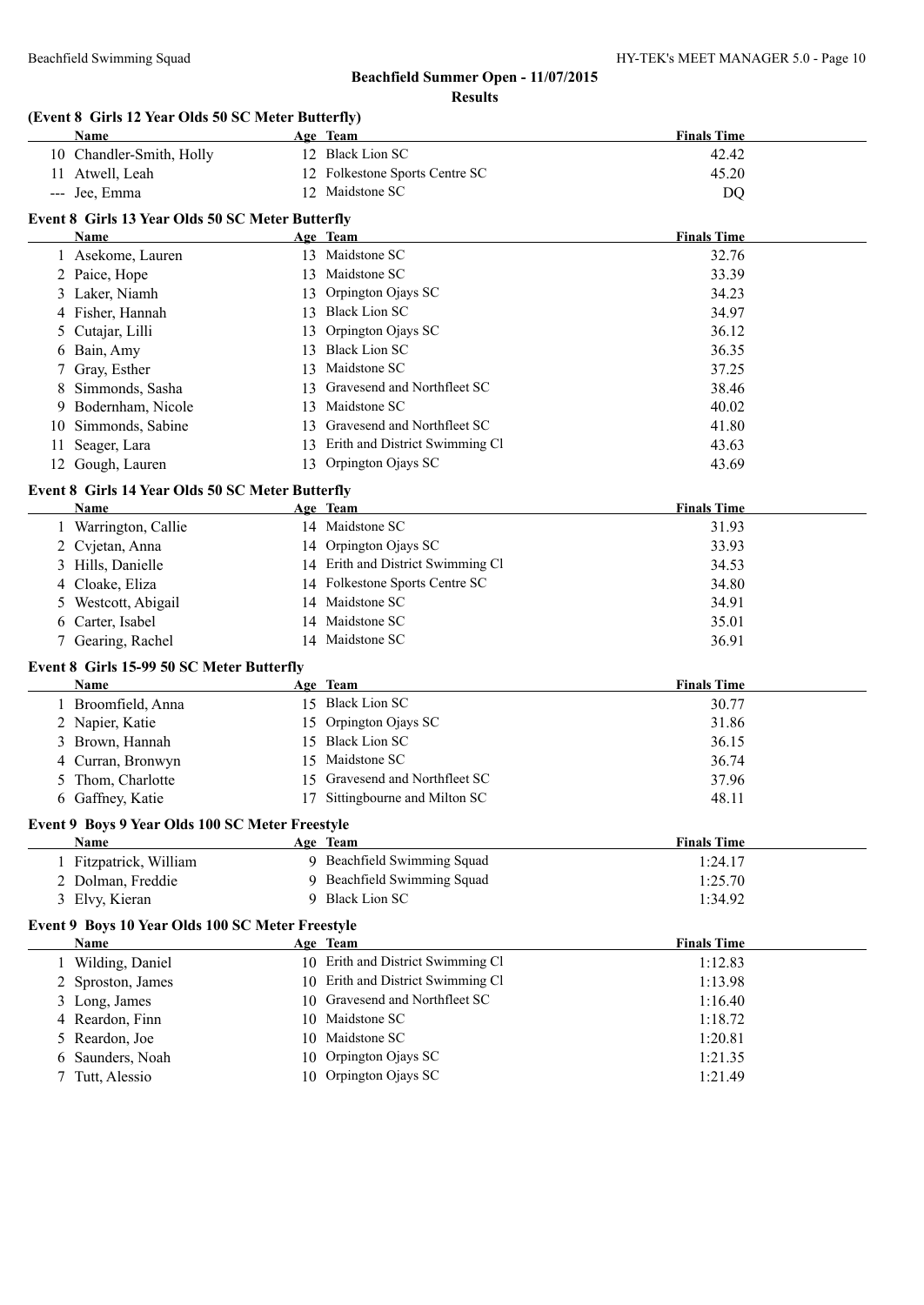|     | (Event 9 Boys 10 Year Olds 100 SC Meter Freestyle) |    |                                                                     |                    |
|-----|----------------------------------------------------|----|---------------------------------------------------------------------|--------------------|
|     | Name                                               |    | Age Team                                                            | <b>Finals Time</b> |
|     | 8 Grammatikopoulos, Philip                         |    | 10 Beckenham SC                                                     | 1:22.26            |
|     | 9 Bean, Marcus                                     |    | 10 Sittingbourne and Milton SC                                      | 1:25.25            |
|     | 10 Gearing, Luke                                   |    | 10 Maidstone SC                                                     | 1:27.29            |
| 11. | Baar, Joshua                                       | 10 | Sittingbourne and Milton SC                                         | 1:28.34            |
|     | 12 Jones, Rhys                                     |    | 10 Gravesend and Northfleet SC                                      | 1:29.42            |
|     | 13 Caller, Jamie                                   |    | 10 Black Lion SC                                                    | 1:29.79            |
|     | 14 Flemmy, Ivan                                    |    | 10 Erith and District Swimming Cl                                   | 1:35.59            |
|     | Event 9 Boys 11 Year Olds 100 SC Meter Freestyle   |    |                                                                     |                    |
|     | Name                                               |    | Age Team                                                            | <b>Finals Time</b> |
|     | 1 Terry, Euan                                      |    | 11 Black Lion SC                                                    | 1:16.64            |
|     | 2 Morris, Charlie                                  |    | 11 Beachfield Swimming Squad                                        | 1:19.55            |
| 3   | Burdett, Samuel                                    |    | 11 Erith and District Swimming Cl                                   | 1:22.82            |
|     | 4 Castle, Samuel                                   |    | 11 Black Lion SC                                                    | 1:22.90            |
|     | 5 Magee-Brown, Thomas                              |    | 11 Orpington Ojays SC                                               | 1:40.82            |
|     | Event 9 Boys 12 Year Olds 100 SC Meter Freestyle   |    |                                                                     |                    |
|     | Name                                               |    | Age Team                                                            | <b>Finals Time</b> |
|     | 1 Fowle, Luke                                      |    | 12 Black Lion SC                                                    | 1:05.87            |
|     | 2 Bethel, Cian                                     |    | 12 Black Lion SC                                                    | 1:07.94            |
|     | Baronti, Callum                                    |    | 12 Orpington Ojays SC                                               | 1:09.78            |
|     | 4 Corder, Frederick                                |    | 12 Erith and District Swimming Cl                                   | 1:10.17            |
|     | McSpadden, Marcus                                  |    | 12 Beckenham SC                                                     | 1:11.56            |
|     | 6 Griggs, Joshua                                   |    | 12 Maidstone SC                                                     | 1:15.44            |
|     | 7 Price, Haydn                                     |    | 12 Maidstone SC                                                     | 1:19.69            |
|     | Event 9 Boys 13 Year Olds 100 SC Meter Freestyle   |    |                                                                     |                    |
|     | Name                                               |    | Age Team                                                            | <b>Finals Time</b> |
|     | 1 Thapa, Sanskar                                   |    | 13 Folkestone Sports Centre SC                                      | 1:05.97            |
|     | 2 Dick, Jamie                                      | 13 | Maidstone SC                                                        | 1:09.73            |
|     | 3 Lam, Dexter                                      |    | 13 Black Lion SC                                                    | 1:12.70            |
|     | 4 Kemp, Cameron                                    |    | 13 Beachfield Swimming Squad                                        | 1:13.44            |
|     | 5 Wilding, Benjamin                                |    |                                                                     |                    |
|     |                                                    |    | 13 Erith and District Swimming Cl                                   | 1:17.71            |
|     | Event 9 Boys 14 Year Olds 100 SC Meter Freestyle   |    |                                                                     |                    |
|     | Name                                               |    | Age Team                                                            | <b>Finals Time</b> |
|     |                                                    |    | 14 Orpington Ojays SC                                               | 1:03.77            |
|     | 1 Gaster, Samuel                                   |    | 14 Orpington Ojays SC                                               |                    |
|     | 2 Bennett, Thomas                                  |    |                                                                     | 1:05.33            |
|     | *3 Glasson, James                                  |    | 14 Maidstone SC                                                     | 1:05.88            |
|     | *3 Dickinson, Edward                               |    | 14 Beachfield Swimming Squad                                        | 1:05.88            |
|     | 5 Runting, Thomas                                  |    | 14 Gravesend and Northfleet SC                                      | 1:05.92            |
|     | 6 Costello-Wright, Louis                           | 14 | Maidstone SC                                                        | 1:07.69            |
|     | 7 Cronin, William                                  |    | 14 Gravesend and Northfleet SC                                      | 1:12.87            |
|     | Event 9 Boys 15-99 100 SC Meter Freestyle          |    |                                                                     |                    |
|     | Name                                               |    | Age Team                                                            | <b>Finals Time</b> |
|     | 1 Newton, Simon                                    |    | 15 Rtw Monson SC                                                    | 55.56              |
|     | 2 Thrower, Ryan                                    | 15 | Gravesend and Northfleet SC                                         | 57.94              |
|     | 3 Durrant, Oliver                                  | 15 | Beachfield Swimming Squad                                           | 58.82              |
|     | 4 Bungay, Josh                                     | 15 | Folkestone Sports Centre SC                                         | 59.36              |
| 5.  | Debonnaire, Harris                                 | 15 | <b>Black Lion SC</b>                                                | 59.59              |
| 6   | Traupys, Tomas<br>7 Wilding, William               | 15 | Erith and District Swimming Cl<br>15 Erith and District Swimming Cl | 1:02.49<br>1:05.56 |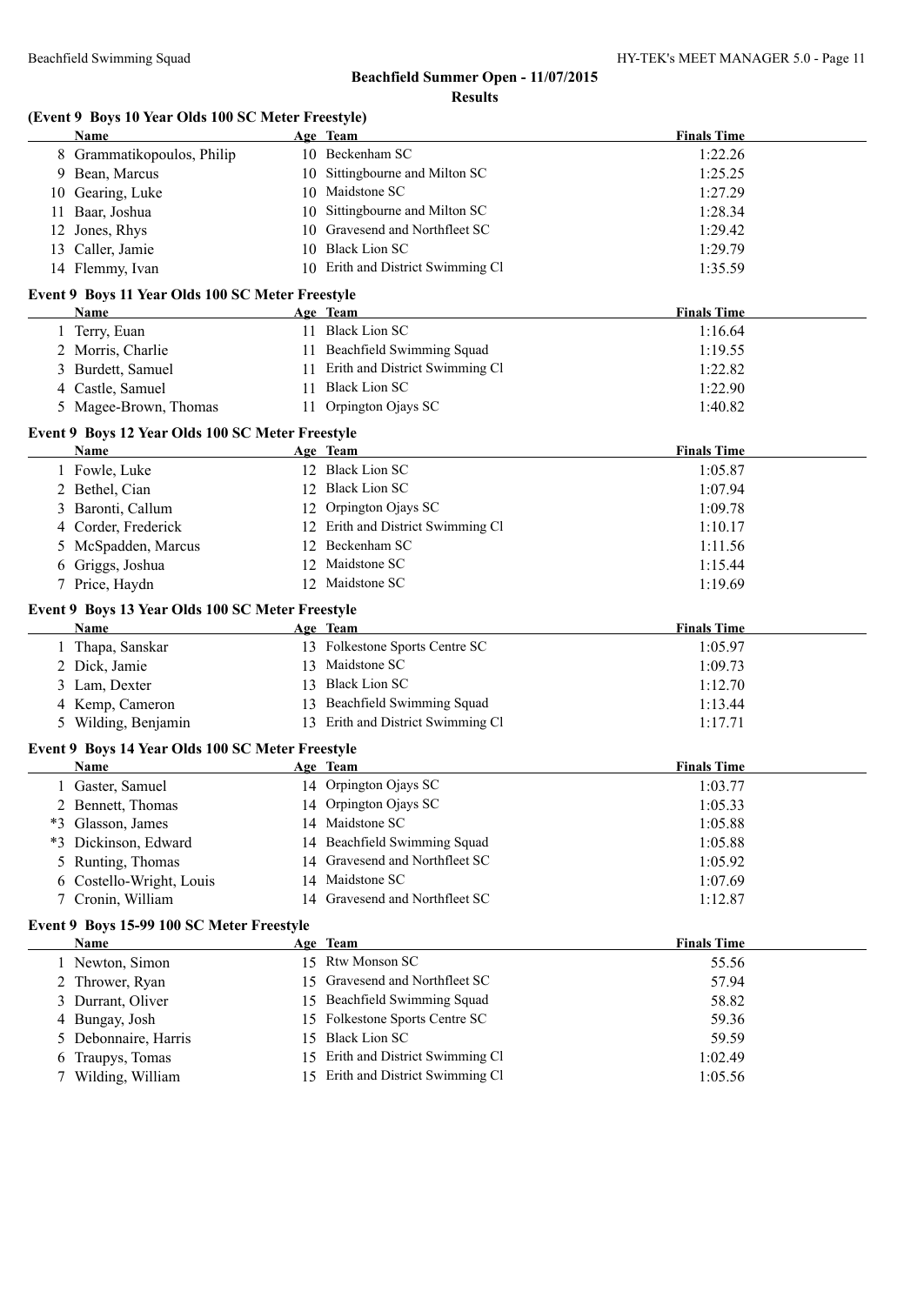|      | (Event 9 Boys 15-99 100 SC Meter Freestyle)<br>Name        |     | Age Team                          | <b>Finals Time</b> |
|------|------------------------------------------------------------|-----|-----------------------------------|--------------------|
|      | 8 Foster, Keenan                                           |     | 15 Beachfield Swimming Squad      | 1:06.40            |
|      | 9 Magee-Brown, William                                     |     | 15 Orpington Ojays SC             | 1:08.88            |
|      | 10 Birchmore, Billy                                        |     | 19 Orpington Ojays SC             | 1:13.62            |
|      |                                                            |     |                                   |                    |
|      | Event 10 Girls 9 Year Olds 100 SC Meter Freestyle          |     |                                   |                    |
|      | Name                                                       |     | Age Team                          | <b>Finals Time</b> |
|      | 1 Goodyear, Natasha                                        |     | 9 Black Lion SC                   | 1:18.29            |
|      | 2 Middleton, Amelia                                        |     | 9 Beckenham SC                    | 1:18.81            |
|      | 3 Howard, Lilly                                            | 9   | <b>Black Lion SC</b>              | 1:23.22            |
|      | 4 Foster, Kirstie                                          |     | 9 Beachfield Swimming Squad       | 1:33.69            |
|      | Event 10 Girls 10 Year Olds 100 SC Meter Freestyle         |     |                                   |                    |
|      | <b>Name</b>                                                |     | Age Team                          | <b>Finals Time</b> |
|      | 1 Jackson, Samantha                                        |     | 10 Orpington Ojays SC             | 1:16.70            |
|      | 2 Parker, Jessica                                          |     | 10 Black Lion SC                  | 1:22.61            |
|      | 3 Loader, Sofia                                            |     | 10 Gravesend and Northfleet SC    | 1:44.44            |
|      | Event 10 Girls 11 Year Olds 100 SC Meter Freestyle         |     |                                   |                    |
|      | Name                                                       |     | Age Team                          | <b>Finals Time</b> |
|      | 1 Herbert, Jessica                                         |     | 11 Orpington Ojays SC             | 1:09.44            |
|      | 2 Warburton, Luciana                                       |     | 11 Black Lion SC                  | 1:10.34            |
|      | 3 Elvy, Olivia                                             |     | 11 Black Lion SC                  | 1:12.59            |
|      | *4 Duchesne, Lois                                          |     | 11 Beachfield Swimming Squad      | 1:13.29            |
| $*4$ | Straupenieks, Rae                                          |     | 11 Bromley SC                     | 1:13.29            |
| 6    | Cave, Megan                                                |     | 11 Erith and District Swimming Cl | 1:13.44            |
|      | Follis, Elizabeth                                          | 11  | <b>Bromley SC</b>                 | 1:21.49            |
| 8    | Jurs, Emilie                                               | 11  | <b>Black Lion SC</b>              | 1:26.93            |
| 9    | Munday, Imogen                                             | 11  | <b>Black Lion SC</b>              | 1:26.98            |
|      | 10 Hope, Ella                                              | 11  | <b>Black Lion SC</b>              | 1:29.54            |
|      | 11 Barden, Millie                                          | 11  | Gravesend and Northfleet SC       | 1:31.64            |
|      |                                                            |     |                                   |                    |
|      | Event 10 Girls 12 Year Olds 100 SC Meter Freestyle<br>Name |     | Age Team                          | <b>Finals Time</b> |
|      | 1 Durrant, Matilda                                         |     | 12 Beachfield Swimming Squad      | 1:05.36            |
|      | 2 Shanks, Aimee                                            |     | 12 Black Lion SC                  | 1:06.25            |
|      | Chapman, Olivia                                            |     | 12 Maidstone SC                   | 1:12.09            |
|      | 4 Harden, Ellie                                            |     | 12 Orpington Ojays SC             | 1:12.10            |
| 5    | Webber, Bethany                                            |     | 12 Black Lion SC                  | 1:13.64            |
| 6    | Waller, Ellie                                              | 12. | <b>Black Lion SC</b>              | 1:14.53            |
|      | Gough, Lara-Louise                                         | 12  | Maidstone SC                      | 1:14.64            |
| 8    | Williams, Ellie                                            | 12  | <b>Black Lion SC</b>              | 1:15.41            |
| 9    | Watkins, Elisha                                            | 12  | Maidstone SC                      | 1:16.33            |
| 10   | Brown, Jessica                                             | 12  | <b>Black Lion SC</b>              | 1:16.48            |
| 11   | Chandler-Smith, Holly                                      | 12  | <b>Black Lion SC</b>              | 1:16.84            |
|      | 12 McKean, Georgia                                         | 12  | Gravesend and Northfleet SC       | 1:18.61            |
| 13   | Burgess, Tilly                                             |     | 12 Erith and District Swimming Cl | 1:18.66            |
|      | 14 Grammatikopoulos, Ione                                  |     | 12 Beckenham SC                   | 1:19.89            |
|      |                                                            |     |                                   |                    |
|      | Event 10 Girls 13 Year Olds 100 SC Meter Freestyle         |     |                                   |                    |
|      | Name                                                       |     | Age Team                          | <b>Finals Time</b> |
|      | 1 Laker, Niamh                                             |     | 13 Orpington Ojays SC             | 1:03.90            |
|      | 2 Fisher, Hannah                                           | 13  | <b>Black Lion SC</b>              | 1:04.74            |
|      | 3 Paice, Hope                                              |     | 13 Maidstone SC                   | 1:05.26            |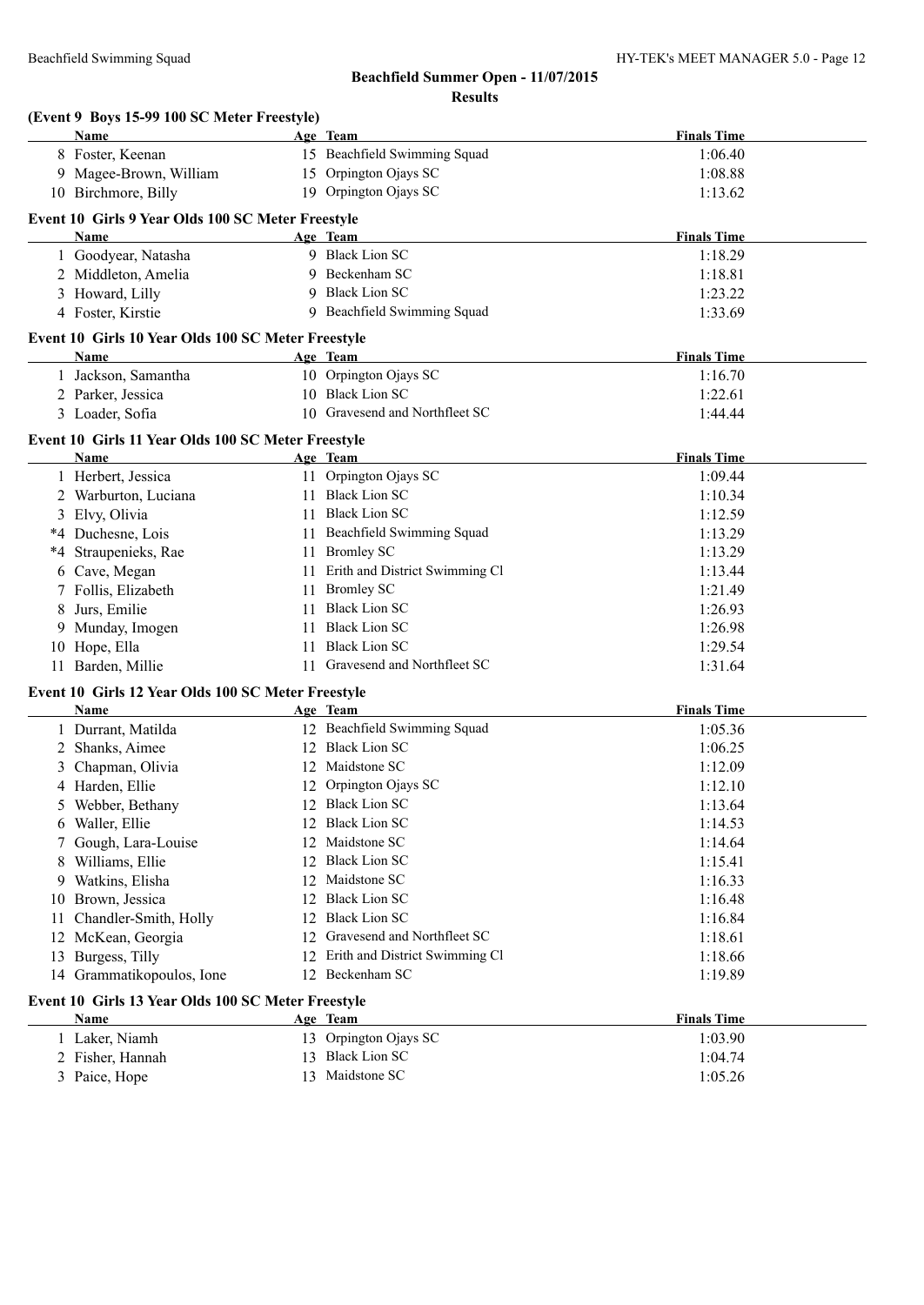#### **(Event 10 Girls 13 Year Olds 100 SC Meter Freestyle)**

|                     | <b>Name</b>                                                       |    | Age Team                                      | <b>Finals Time</b> |
|---------------------|-------------------------------------------------------------------|----|-----------------------------------------------|--------------------|
|                     | 4 Bain, Amy                                                       |    | 13 Black Lion SC                              | 1:06.65            |
| 5.                  | Manderson, Millie                                                 |    | 13 Black Lion SC                              | 1:09.08            |
| 6                   | Follis, Madeleine                                                 |    | 13 Bromley SC                                 | 1:09.50            |
| 7                   | Seager, Lara                                                      | 13 | Erith and District Swimming Cl                | 1:10.78            |
| 8                   | Caller, Jodie                                                     | 13 | <b>Black Lion SC</b>                          | 1:11.43            |
| 9                   | Cutajar, Lilli                                                    | 13 | Orpington Ojays SC                            | 1:11.98            |
| 10                  | Eastwood, Chloe                                                   | 13 | <b>Black Lion SC</b>                          | 1:12.74            |
| 11                  | Simmonds, Sasha                                                   | 13 | Gravesend and Northfleet SC                   | 1:13.32            |
| 12                  | Dumbarton, Ellie                                                  | 13 | <b>Black Lion SC</b>                          | 1:15.41            |
|                     | 13 Kemp, Isabella                                                 | 13 | Beachfield Swimming Squad                     | 1:16.75            |
|                     | 14 Simmonds, Sabine                                               |    | 13 Gravesend and Northfleet SC                | 1:20.03            |
|                     |                                                                   |    |                                               |                    |
|                     | Event 10 Girls 14 Year Olds 100 SC Meter Freestyle<br><b>Name</b> |    | Age Team                                      | <b>Finals Time</b> |
|                     |                                                                   |    | 14 Maidstone SC                               | 1:01.33            |
|                     | 1 Warrington, Callie                                              |    |                                               |                    |
|                     | 2 King, Stephanie                                                 |    | 14 Beachfield Swimming Squad                  | 1:05.34            |
| 3                   | Jeffreys, Amy                                                     |    | 14 Orpington Ojays SC                         | 1:07.14            |
| 4                   | Carter, Isabel                                                    |    | 14 Maidstone SC                               | 1:08.90            |
| 5                   | Gearing, Rachel                                                   |    | 14 Maidstone SC                               | 1:10.18            |
|                     | 6 Westcott, Abigail                                               |    | 14 Maidstone SC                               | 1:11.05            |
|                     | Event 10 Girls 15-99 100 SC Meter Freestyle                       |    |                                               |                    |
|                     | Name                                                              |    | Age Team                                      | <b>Finals Time</b> |
|                     | 1 Broomfield, Anna                                                |    | 15 Black Lion SC                              | 1:03.02            |
| 2                   | Elvy, Shannon                                                     | 16 | <b>Black Lion SC</b>                          | 1:08.80            |
| 3                   | Savell, Ciara                                                     | 15 | <b>Black Lion SC</b>                          | 1:08.92            |
| 4                   | Gaffney, Katie                                                    | 17 | Sittingbourne and Milton SC                   | 1:25.97            |
| $\qquad \qquad - -$ | Thom, Charlotte                                                   |    | 15 Gravesend and Northfleet SC                | <b>DNF</b>         |
|                     | Event 11 Boys 9 Year Olds 50 SC Meter Backstroke                  |    |                                               |                    |
|                     | Name                                                              |    | Age Team                                      | <b>Finals Time</b> |
|                     | 1 Dolman, Freddie                                                 |    | 9 Beachfield Swimming Squad                   | 44.00              |
|                     | 2 Fitzpatrick, William                                            |    | 9 Beachfield Swimming Squad                   | 44.03              |
| 3                   | Burnett, Thomas                                                   | 9  | Sittingbourne and Milton SC                   | 49.10              |
| 4                   | Dellys, Zakariya                                                  | 9  | Folkestone Sports Centre SC                   | 49.89              |
| 5                   | Gear, Hayden                                                      | 9  | Sittingbourne and Milton SC                   | 50.89              |
| 6                   | Thackeray, Lewis                                                  | 9  | Sittingbourne and Milton SC                   | 55.07              |
|                     | 7 Matson-Reeves, Flynn                                            | 9  | Sittingbourne and Milton SC                   | 1:00.59            |
|                     |                                                                   |    |                                               |                    |
|                     | Event 11 Boys 10 Year Olds 50 SC Meter Backstroke                 |    |                                               |                    |
|                     | <b>Name</b>                                                       |    | Age Team<br>10 Erith and District Swimming Cl | <b>Finals Time</b> |
|                     | 1 Sproston, James                                                 |    |                                               | 38.04              |
|                     | 2 Tutt, Alessio                                                   |    | 10 Orpington Ojays SC<br>10 Maidstone SC      | 41.53              |
| 3                   | Gearing, Luke                                                     |    |                                               | 43.14              |
| 4                   | Long, James                                                       | 10 | Gravesend and Northfleet SC                   | 43.69              |
| 5                   | Baar, Joshua                                                      | 10 | Sittingbourne and Milton SC                   | 44.21              |
| 6                   | Saunders, Noah                                                    | 10 | Orpington Ojays SC                            | 44.63              |
| 7                   | Bean, Marcus                                                      | 10 | Sittingbourne and Milton SC                   | 46.43              |
| 8                   | Jones, Rhys                                                       | 10 | Gravesend and Northfleet SC                   | 49.38              |
|                     | Event 11 Boys 11 Year Olds 50 SC Meter Backstroke                 |    |                                               |                    |
|                     | <b>Name</b>                                                       |    | Age Team                                      | <b>Finals Time</b> |
|                     | 1 Gear, Ethan                                                     |    | 11 Sittingbourne and Milton SC                | 39.55              |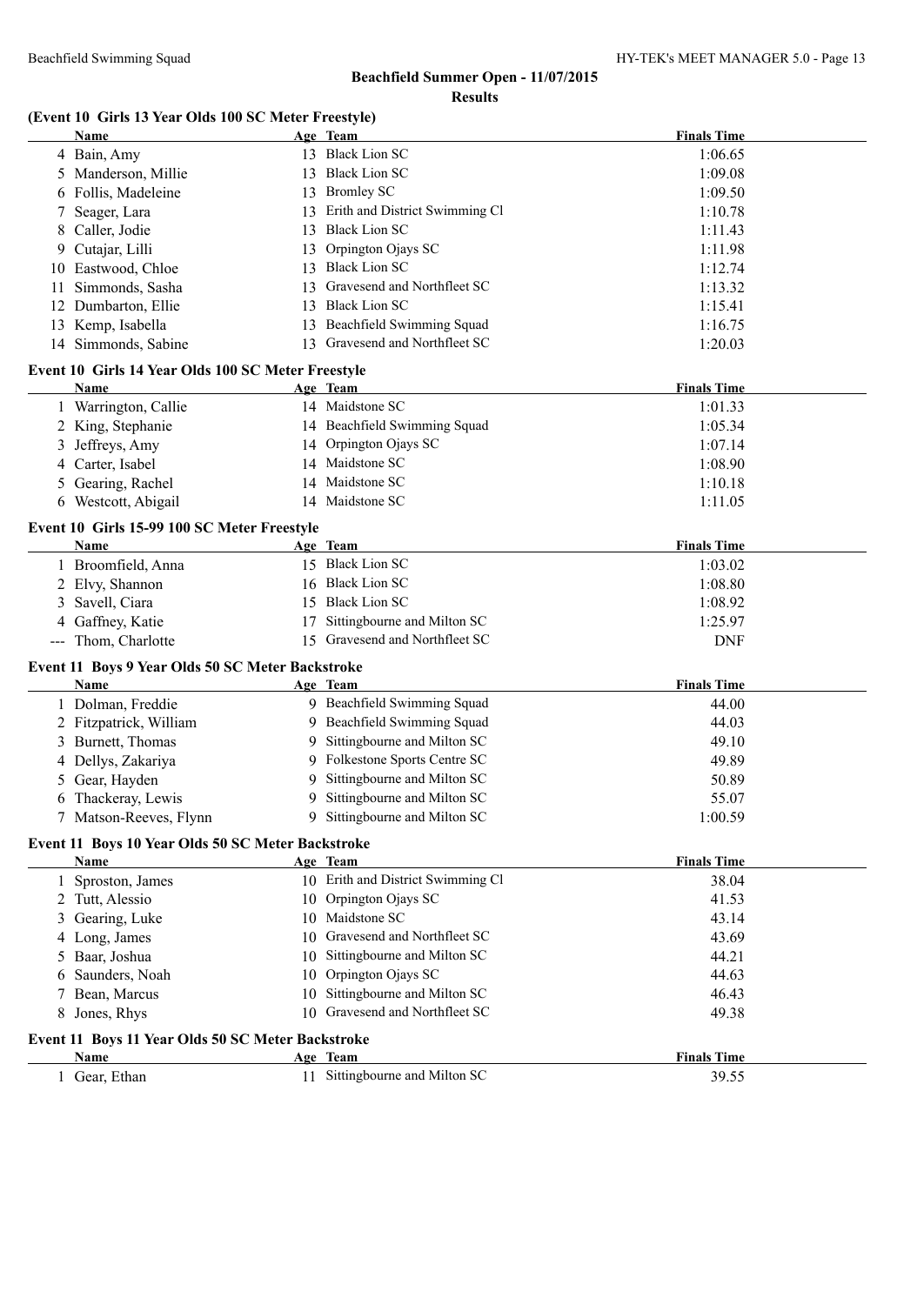|   | (Event 11 Boys 11 Year Olds 50 SC Meter Backstroke) |    |                                   |                    |
|---|-----------------------------------------------------|----|-----------------------------------|--------------------|
|   | Name                                                |    | Age Team                          | <b>Finals Time</b> |
|   | 2 Thom, James                                       |    | 11 Gravesend and Northfleet SC    | 40.75              |
|   | 3 Terry, Euan                                       |    | 11 Black Lion SC                  | 41.19              |
|   | 4 MACKAY, Conor                                     |    | 11 Gravesend and Northfleet SC    | 42.79              |
|   | 5 Price, Scott                                      |    | 11 Maidstone SC                   | 44.71              |
|   | 6 Burnett, William                                  |    | 11 Sittingbourne and Milton SC    | 47.87              |
|   | --- Castle, Samuel                                  |    | 11 Black Lion SC                  | DQ                 |
|   | Event 11 Boys 12 Year Olds 50 SC Meter Backstroke   |    |                                   |                    |
|   | Name                                                |    | Age Team                          | <b>Finals Time</b> |
|   | 1 Ward, Ben                                         |    | 12 Maidstone SC                   | 36.06              |
|   | 2 Fowle, Luke                                       |    | 12 Black Lion SC                  | 36.74              |
|   | 3 Bethel, Cian                                      |    | 12 Black Lion SC                  | 36.81              |
|   | 4 Ramsay, Peter                                     |    | 12 Black Lion SC                  | 39.88              |
|   | 5 Griggs, Joshua                                    |    | 12 Maidstone SC                   | 40.68              |
|   | Event 11 Boys 13 Year Olds 50 SC Meter Backstroke   |    |                                   |                    |
|   | Name                                                |    | Age Team                          | <b>Finals Time</b> |
|   | 1 Parker, Connor                                    |    | 13 Erith and District Swimming Cl | 36.99              |
|   | 2 Dick, Jamie                                       |    | 13 Maidstone SC                   | 37.30              |
|   | 3 Kemp, Cameron                                     |    | 13 Beachfield Swimming Squad      | 37.83              |
|   | 4 Bojang, Jerrah                                    |    | 13 Erith and District Swimming Cl | 42.26              |
|   | Event 11 Boys 14 Year Olds 50 SC Meter Backstroke   |    |                                   |                    |
|   | Name                                                |    | Age Team                          | <b>Finals Time</b> |
|   | 1 Carey, Jamie                                      |    | 14 Maidstone SC                   | 33.97              |
|   | 2 Costello-Wright, Louis                            |    | 14 Maidstone SC                   | 37.26              |
|   | 3 Runting, Thomas                                   |    | 14 Gravesend and Northfleet SC    | 37.55              |
|   | 4 Cronin, William                                   |    | 14 Gravesend and Northfleet SC    | 40.51              |
|   | Event 11 Boys 15-99 50 SC Meter Backstroke          |    |                                   |                    |
|   | Name                                                |    | Age Team                          | <b>Finals Time</b> |
|   | 1 Bungay, Josh                                      |    | 15 Folkestone Sports Centre SC    | 36.40              |
|   | 2 Magee-Brown, William                              |    | 15 Orpington Ojays SC             | 37.22              |
|   | 3 Foster, Keenan                                    |    | 15 Beachfield Swimming Squad      | 38.08              |
|   | Event 12 Girls 9 Year Olds 50 SC Meter Backstroke   |    |                                   |                    |
|   | Name                                                |    | Age Team                          | <b>Finals Time</b> |
|   | 1 Goodyear, Natasha                                 |    | 9 Black Lion SC                   | 41.49              |
| 2 | Oakden, Mia                                         |    | 9 Gravesend and Northfleet SC     | 49.48              |
|   | 3 Richards, Holly                                   | 9  | Beachfield Swimming Squad         | 49.66              |
|   | --- Marques, Alicia                                 | 9  | Sittingbourne and Milton SC       | <b>DQ</b>          |
|   | Event 12 Girls 10 Year Olds 50 SC Meter Backstroke  |    |                                   |                    |
|   | <b>Name</b>                                         |    | Age Team                          | <b>Finals Time</b> |
|   | 1 Broughton, Halle                                  |    | 10 Thanet SC                      | 37.42              |
|   | 2 Maddaford, Abigail                                |    | 10 Maidstone SC                   | 41.98              |
| 3 | Allen, Eleanor                                      | 10 | Sevenoaks SC                      | 42.37              |
| 4 | Parker, Jessica                                     | 10 | <b>Black Lion SC</b>              | 42.55              |
| 5 | Jackson, Samantha                                   | 10 | Orpington Ojays SC                | 43.39              |
| 6 | Gough, Katie                                        | 10 | Orpington Ojays SC                | 44.18              |
| 7 | Dolman, Grace                                       | 10 | Beachfield Swimming Squad         | 46.74              |
| 8 | Fowle, Lana                                         | 10 | <b>Black Lion SC</b>              | 49.40              |
| 9 | Baykun, Julia                                       |    | 10 Beachfield Swimming Squad      | 50.27              |
|   |                                                     |    |                                   |                    |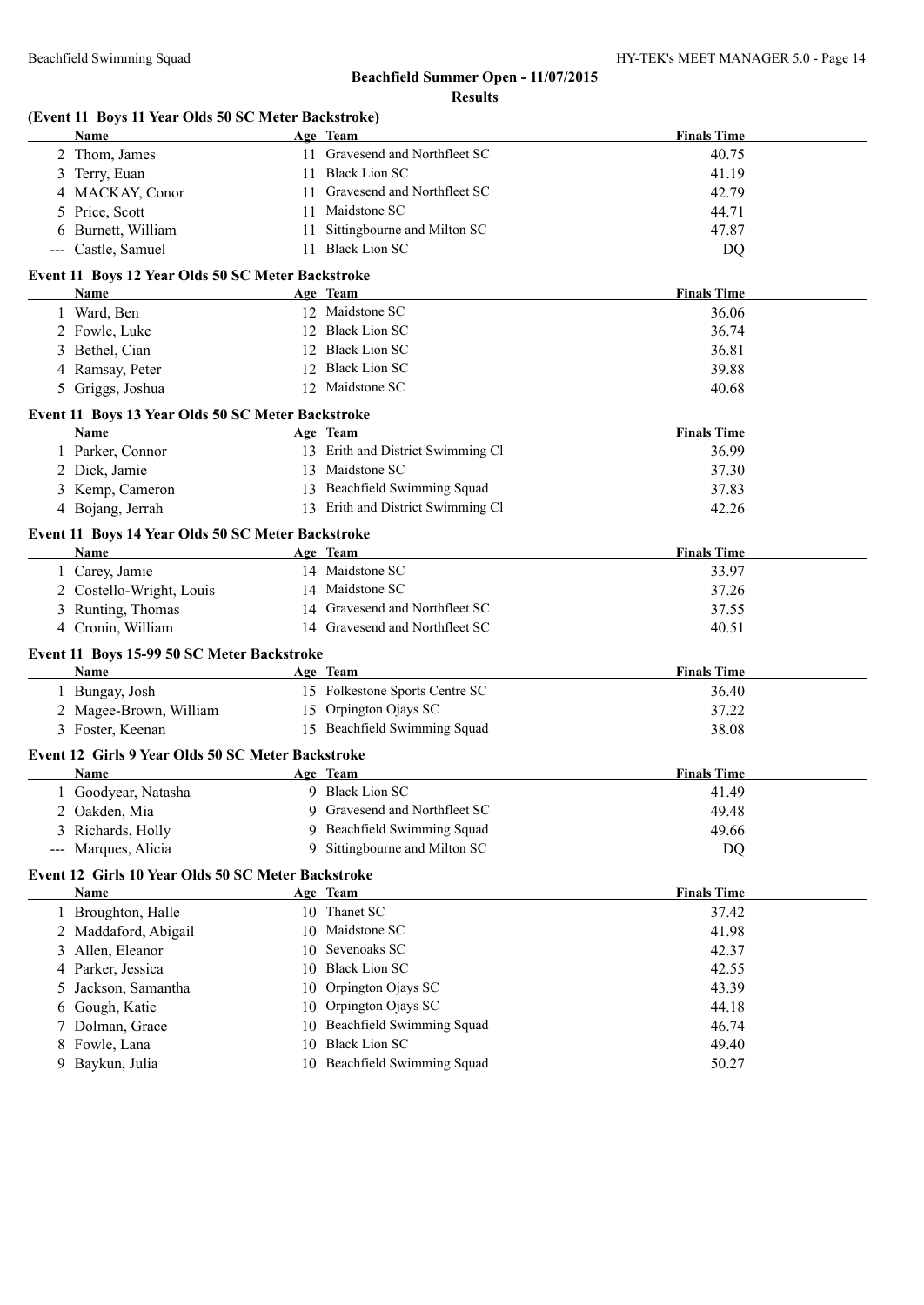#### **(Event 12 Girls 10 Year Olds 50 SC Meter Backstroke)**

|                   | <b>Name</b>                                                |    | Age Team                          | <b>Finals Time</b> |
|-------------------|------------------------------------------------------------|----|-----------------------------------|--------------------|
|                   | 10 Ramsay, Sophie                                          |    | 10 Black Lion SC                  | 50.87              |
|                   | Event 12 Girls 11 Year Olds 50 SC Meter Backstroke         |    |                                   |                    |
|                   | Name                                                       |    | Age Team                          | <b>Finals Time</b> |
|                   | 1 Bowie, Hannah                                            |    | 11 Maidstone SC                   | 36.81              |
|                   | 2 Duchesne, Lois                                           |    | 11 Beachfield Swimming Squad      | 36.86              |
|                   | 3 Herbert, Jessica                                         |    | 11 Orpington Ojays SC             | 37.54              |
|                   | 4 Cave, Megan                                              |    | 11 Erith and District Swimming Cl | 37.97              |
|                   | 5 Perdono, Kiara                                           |    | 11 Erith and District Swimming Cl | 39.22              |
|                   | 6 Foster, Lauren                                           |    | 11 Black Lion SC                  | 39.57              |
|                   | 7 Kottas, Ellis                                            | 11 | <b>Bromley SC</b>                 | 39.69              |
|                   | Straupenieks, Rae                                          | 11 | <b>Bromley SC</b>                 | 40.47              |
| 9                 | Jurs, Emilie                                               | 11 | <b>Black Lion SC</b>              | 44.72              |
|                   | 10 Munday, Imogen                                          |    | 11 Black Lion SC                  | 45.26              |
|                   | Event 12 Girls 12 Year Olds 50 SC Meter Backstroke         |    |                                   |                    |
|                   | <b>Name</b>                                                |    | Age Team                          | <b>Finals Time</b> |
|                   | 1 Shanks, Aimee                                            |    | 12 Black Lion SC                  | 34.77              |
|                   | 2 Chapman, Olivia                                          |    | 12 Maidstone SC                   | 37.90              |
|                   | 3 Chatten, Ellis                                           |    | 12 Erith and District Swimming Cl | 39.07              |
|                   | 4 Gough, Lara-Louise                                       |    | 12 Maidstone SC                   | 39.86              |
|                   | 5 Williams, Ellie                                          |    | 12 Black Lion SC                  | 40.14              |
|                   | 6 Groves, Madeleine                                        |    | 12 Erith and District Swimming Cl | 40.64              |
|                   | 7 McKean, Georgia                                          |    | 12 Gravesend and Northfleet SC    | 44.05              |
|                   |                                                            |    |                                   |                    |
|                   | Event 12 Girls 13 Year Olds 50 SC Meter Backstroke<br>Name |    | Age Team                          | <b>Finals Time</b> |
|                   | 1 Paice, Hope                                              |    | 13 Maidstone SC                   | 33.45              |
|                   | 2 Bain, Amy                                                |    | 13 Black Lion SC                  | 34.05              |
|                   | 3 Farrow, Zara                                             |    | 13 Maidstone SC                   | 34.27              |
|                   | 4 Laker, Niamh                                             |    | 13 Orpington Ojays SC             | 35.08              |
|                   | 5 Fisher, Hannah                                           |    | 13 Black Lion SC                  | 35.12              |
|                   | 6 Retour, Madison                                          |    | 13 Erith and District Swimming Cl | 35.25              |
| 7                 | Asekome, Lauren                                            |    | 13 Maidstone SC                   | 35.72              |
|                   | 8 Gough, Lauren                                            |    | 13 Orpington Ojays SC             | 39.92              |
| 9                 | Bodernham, Nicole                                          |    | 13 Maidstone SC                   | 40.94              |
|                   | 10 Farr, Emma                                              |    | 13 Beachfield Swimming Squad      | 56.50              |
|                   |                                                            |    |                                   |                    |
|                   | Event 12 Girls 14 Year Olds 50 SC Meter Backstroke         |    |                                   |                    |
|                   | Name                                                       |    | Age Team                          | <b>Finals Time</b> |
|                   | 1 Warrington, Callie                                       |    | 14 Maidstone SC                   | 33.36              |
|                   | 2 Cvjetan, Anna                                            |    | 14 Orpington Ojays SC             | 35.43              |
|                   | Event 12 Girls 15-99 50 SC Meter Backstroke                |    |                                   |                    |
|                   | Name                                                       |    | Age Team                          | <b>Finals Time</b> |
|                   | 1 Verge, Ruby                                              |    | 15 Erith and District Swimming Cl | 31.16              |
|                   | 2 Broomfield, Anna                                         | 15 | <b>Black Lion SC</b>              | 31.82              |
| 3                 | Brown, Hannah                                              |    | 15 Black Lion SC                  | 35.07              |
|                   | 4 Napier, Katie                                            | 15 | Orpington Ojays SC                | 35.40              |
| 5                 | Gibbs, Amber                                               | 17 | Maidstone SC                      | 35.42              |
| 6                 | Savell, Ciara                                              | 15 | <b>Black Lion SC</b>              | 35.56              |
|                   | Gaffney, Katie                                             | 17 | Sittingbourne and Milton SC       | 46.55              |
| $\qquad \qquad -$ | Thom, Charlotte                                            |    | 15 Gravesend and Northfleet SC    | DQ                 |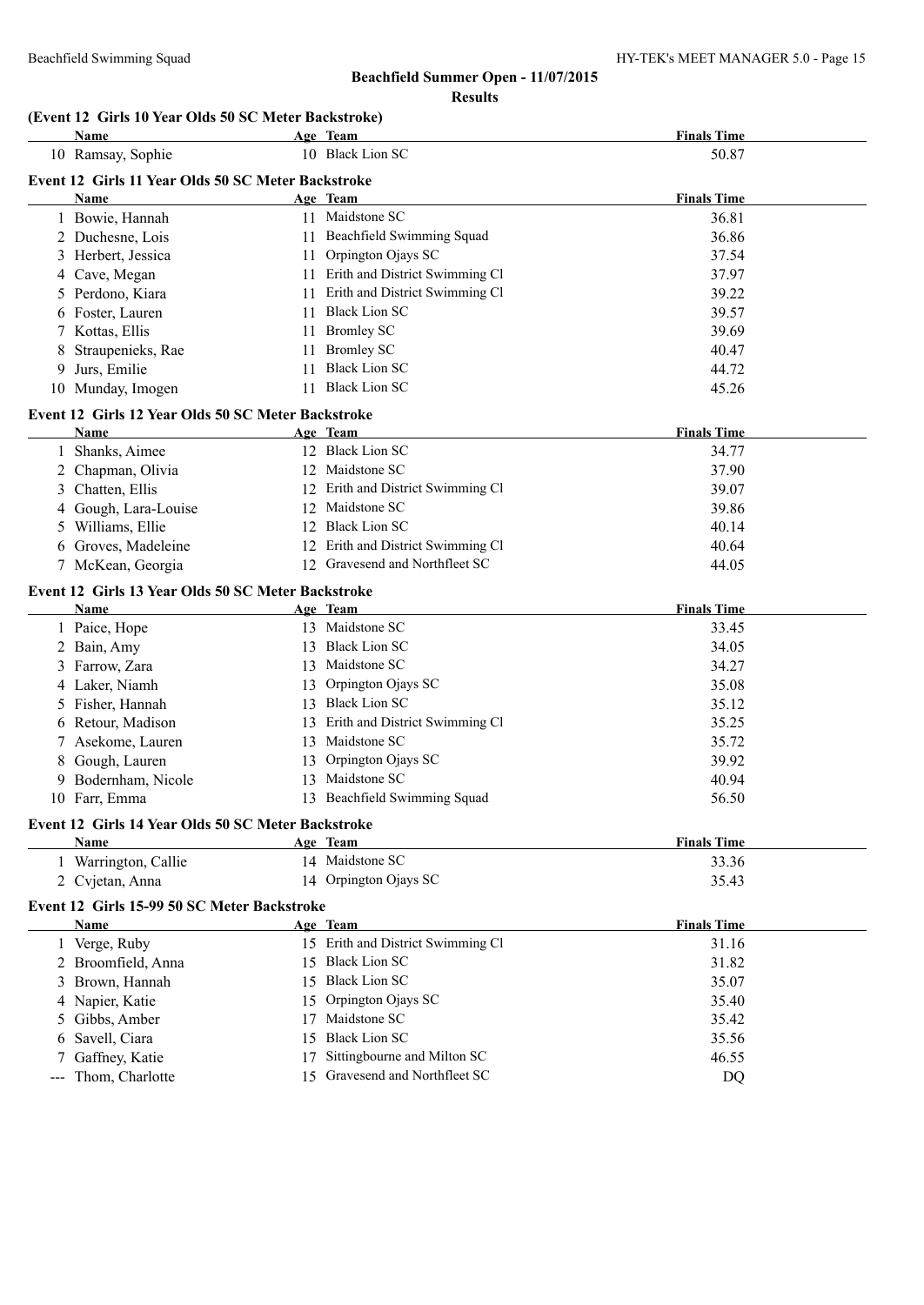## **Event 13 Boys 11 Year Olds 100 SC Meter Butterfly**

#### **Age Team Age Team** *Age Team* **<b>Finals Time** 1 Dickinson, Samuel 11 Beachfield Swimming Squad 1:32.39

# **Event 13 Boys 12 Year Olds 100 SC Meter Butterfly**

| Event 15 boys 12 year Olds Two SC Meter Butterfly<br>Name |    | Age Team                          | <b>Finals Time</b> |
|-----------------------------------------------------------|----|-----------------------------------|--------------------|
| 1 Bethel, Cian                                            |    | 12 Black Lion SC                  | 1:21.94            |
| 2 McSpadden, Marcus                                       |    | 12 Beckenham SC                   | 1:22.43            |
| 3 Griggs, Joshua                                          |    | 12 Maidstone SC                   | 1:39.23            |
| Event 13 Boys 13 Year Olds 100 SC Meter Butterfly         |    |                                   |                    |
| Name                                                      |    | Age Team                          | <b>Finals Time</b> |
| 1 Thapa, Sanskar                                          |    | 13 Folkestone Sports Centre SC    | 1:15.53            |
| 2 Dick, Jamie                                             |    | 13 Maidstone SC                   | 1:19.57            |
| 3 Thrower, Shaun                                          | 13 | Gravesend and Northfleet SC       | 1:20.97            |
| 4 Reardon, Max                                            |    | 13 Maidstone SC                   | 1:36.19            |
| Event 13 Boys 14 Year Olds 100 SC Meter Butterfly         |    |                                   |                    |
| Name                                                      |    | Age Team                          | <b>Finals Time</b> |
| 1 Song, Alexander                                         |    | 14 Erith and District Swimming Cl | 1:05.77            |
| 2 Gaster, Samuel                                          |    | 14 Orpington Ojays SC             | 1:14.98            |
| 3 Glasson, James                                          |    | 14 Maidstone SC                   | 1:17.89            |
| 4 Runting, Thomas                                         |    | 14 Gravesend and Northfleet SC    | 1:24.40            |
| --- Dickinson, Edward                                     |    | 14 Beachfield Swimming Squad      | DQ                 |
| --- Bennett, Thomas                                       |    | 14 Orpington Ojays SC             | <b>DNF</b>         |
| Event 13 Boys 15-99 100 SC Meter Butterfly                |    |                                   |                    |
| Name                                                      |    | Age Team                          | <b>Finals Time</b> |
| 1 Newton, Simon                                           |    | 15 Rtw Monson SC                  | 58.08              |
| 2 Thrower, Ryan                                           |    | 15 Gravesend and Northfleet SC    | 1:06.69            |
| 3 Traupys, Tomas                                          |    | 15 Erith and District Swimming Cl | 1:15.65            |
| 4 Wilding, William                                        |    | 15 Erith and District Swimming Cl | 1:16.22            |
| 5 Birchmore, Billy                                        |    | 19 Orpington Ojays SC             | 1:20.83            |
| 6 Magee-Brown, William                                    |    | 15 Orpington Ojays SC             | 1:24.16            |
| Event 14 Girls 9 Year Olds 100 SC Meter Butterfly         |    |                                   |                    |
| <b>Name</b>                                               |    | Age Team                          | <b>Finals Time</b> |
| --- Foster, Kirstie                                       |    | 9 Beachfield Swimming Squad       | DQ                 |
| Event 14 Girls 10 Year Olds 100 SC Meter Butterfly        |    |                                   |                    |
| <b>Name</b>                                               |    | Age Team                          | <b>Finals Time</b> |
| 1 Dolman, Grace                                           |    | 10 Beachfield Swimming Squad      | 1:44.43            |
| Event 14 Girls 11 Year Olds 100 SC Meter Butterfly        |    |                                   |                    |
| <b>Name</b>                                               |    | Age Team                          | <b>Finals Time</b> |
| 1 Herbert, Jessica                                        |    | 11 Orpington Ojays SC             | 1:22.00            |
| 2 Bodernham, Natasha                                      |    | 11 Maidstone SC                   | 1:33.03            |
| 3 Barden, Millie                                          |    | 11 Gravesend and Northfleet SC    | 2:08.02            |
|                                                           |    |                                   |                    |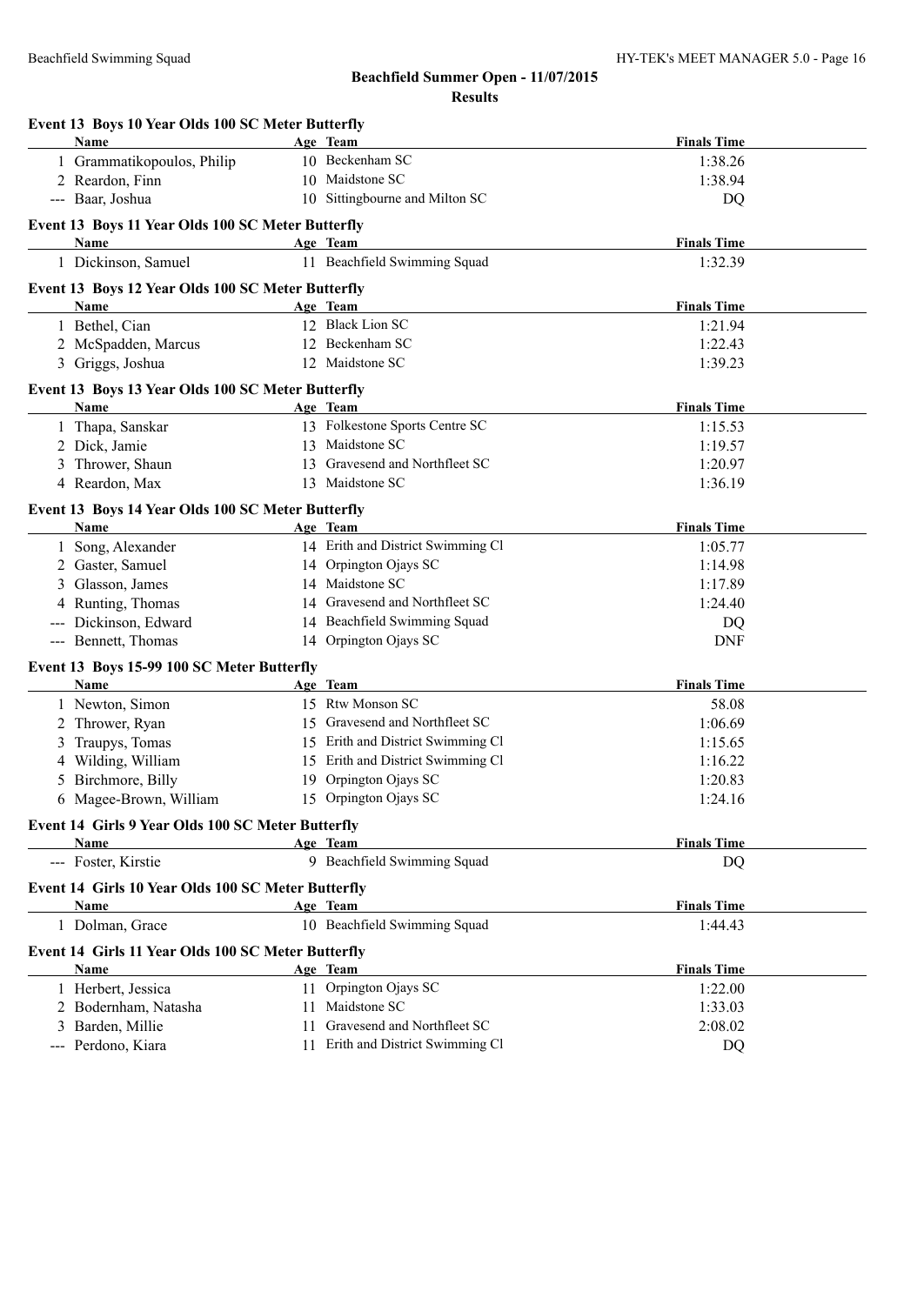|   | Event 14 Girls 12 Year Olds 100 SC Meter Butterfly      |                                                                        |                    |
|---|---------------------------------------------------------|------------------------------------------------------------------------|--------------------|
|   | <b>Name</b>                                             | Age Team                                                               | <b>Finals Time</b> |
|   | Waller, Ellie                                           | 12 Black Lion SC                                                       | 1:24.61            |
|   | 2 Williams, Ellie                                       | 12 Black Lion SC                                                       | 1:25.21            |
| 3 | Harden, Ellie                                           | 12 Orpington Ojays SC                                                  | 1:27.63            |
| 4 | Gough, Lara-Louise                                      | 12 Maidstone SC                                                        | 1:27.78            |
| 5 | Watkins, Elisha                                         | 12 Maidstone SC                                                        | 1:35.87            |
| 6 | McKean, Georgia                                         | 12 Gravesend and Northfleet SC                                         | 1:40.41            |
|   | 7 Grammatikopoulos, Ione                                | 12 Beckenham SC                                                        | 1:40.63            |
|   | Event 14 Girls 13 Year Olds 100 SC Meter Butterfly      |                                                                        |                    |
|   | Name                                                    | Age Team                                                               | <b>Finals Time</b> |
|   | 1 Paice, Hope                                           | 13 Maidstone SC                                                        | 1:12.94            |
|   | 2 Asekome, Lauren                                       | 13 Maidstone SC                                                        | 1:13.23            |
| 3 | Cutajar, Lilli                                          | 13 Orpington Ojays SC                                                  | 1:20.76            |
|   | 4 Farrow, Zara                                          | 13 Maidstone SC                                                        | 1:21.85            |
| 5 | Manderson, Millie                                       | 13 Black Lion SC                                                       | 1:24.89            |
| 6 | Gough, Lauren                                           | 13 Orpington Ojays SC                                                  | 1:36.91            |
|   | Event 14 Girls 14 Year Olds 100 SC Meter Butterfly      |                                                                        |                    |
|   | Name                                                    | Age Team                                                               | <b>Finals Time</b> |
|   | 1 Warrington, Callie                                    | 14 Maidstone SC                                                        | 1:13.21            |
|   | 2 Cvjetan, Anna                                         | 14 Orpington Ojays SC                                                  | 1:18.84            |
| 3 | Jeffreys, Amy                                           | 14 Orpington Ojays SC                                                  | 1:19.88            |
|   | 4 Westcott, Abigail                                     | 14 Maidstone SC                                                        | 1:22.89            |
| 5 | Thomas, Polly                                           | 14 Beachfield Swimming Squad                                           | 1:24.62            |
|   | 6 Gearing, Rachel                                       | 14 Maidstone SC                                                        | 1:26.90            |
|   | Event 14 Girls 15-99 100 SC Meter Butterfly             |                                                                        |                    |
|   | Name                                                    | Age Team                                                               | <b>Finals Time</b> |
|   | 1 Broomfield, Anna                                      | 15 Black Lion SC                                                       | 1:09.01            |
|   | 2 Elvy, Shannon                                         | 16 Black Lion SC                                                       | 1:14.58            |
|   |                                                         |                                                                        |                    |
|   | Event 15 Boys 9 Year Olds 50 SC Meter Freestyle<br>Name | Age Team                                                               | <b>Finals Time</b> |
|   | 1 Fitzpatrick, William                                  | 9 Beachfield Swimming Squad                                            | 37.63              |
|   | 2 Dolman, Freddie                                       | 9 Beachfield Swimming Squad                                            | 38.40              |
|   | 3 Elvy, Kieran                                          | 9 Black Lion SC                                                        | 43.79              |
|   | 4 Burnett, Thomas                                       | 9 Sittingbourne and Milton SC                                          | 47.94              |
|   | 5 Thackeray, Lewis                                      | 9 Sittingbourne and Milton SC                                          | 49.00              |
|   | 6 Matson-Reeves, Flynn                                  | 9 Sittingbourne and Milton SC                                          | 58.58              |
|   |                                                         |                                                                        |                    |
|   | Event 15 Boys 10 Year Olds 50 SC Meter Freestyle        |                                                                        |                    |
|   | <b>Name</b>                                             | Age Team                                                               | <b>Finals Time</b> |
|   | 1 Wilding, Daniel                                       | 10 Erith and District Swimming Cl<br>10 Erith and District Swimming Cl | 33.30              |
| 2 | Sproston, James                                         |                                                                        | 33.79              |
|   | 3 Long, James                                           | 10 Gravesend and Northfleet SC                                         | 35.63              |
| 4 | Tutt, Alessio                                           | 10 Orpington Ojays SC                                                  | 36.62              |
| 5 | Saunders, Noah                                          | 10 Orpington Ojays SC                                                  | 37.00              |
| 6 | Gearing, Luke                                           | 10 Maidstone SC                                                        | 37.06              |
| 7 | Bean, Marcus                                            | 10 Sittingbourne and Milton SC                                         | 40.26              |
|   | Baar, Joshua                                            | 10 Sittingbourne and Milton SC<br>10 Black Lion SC                     | 40.36              |
| 9 | Caller, Jamie                                           | 10 Erith and District Swimming Cl                                      | 40.78              |
|   | 10 Flemmy, Ivan                                         |                                                                        | 42.18              |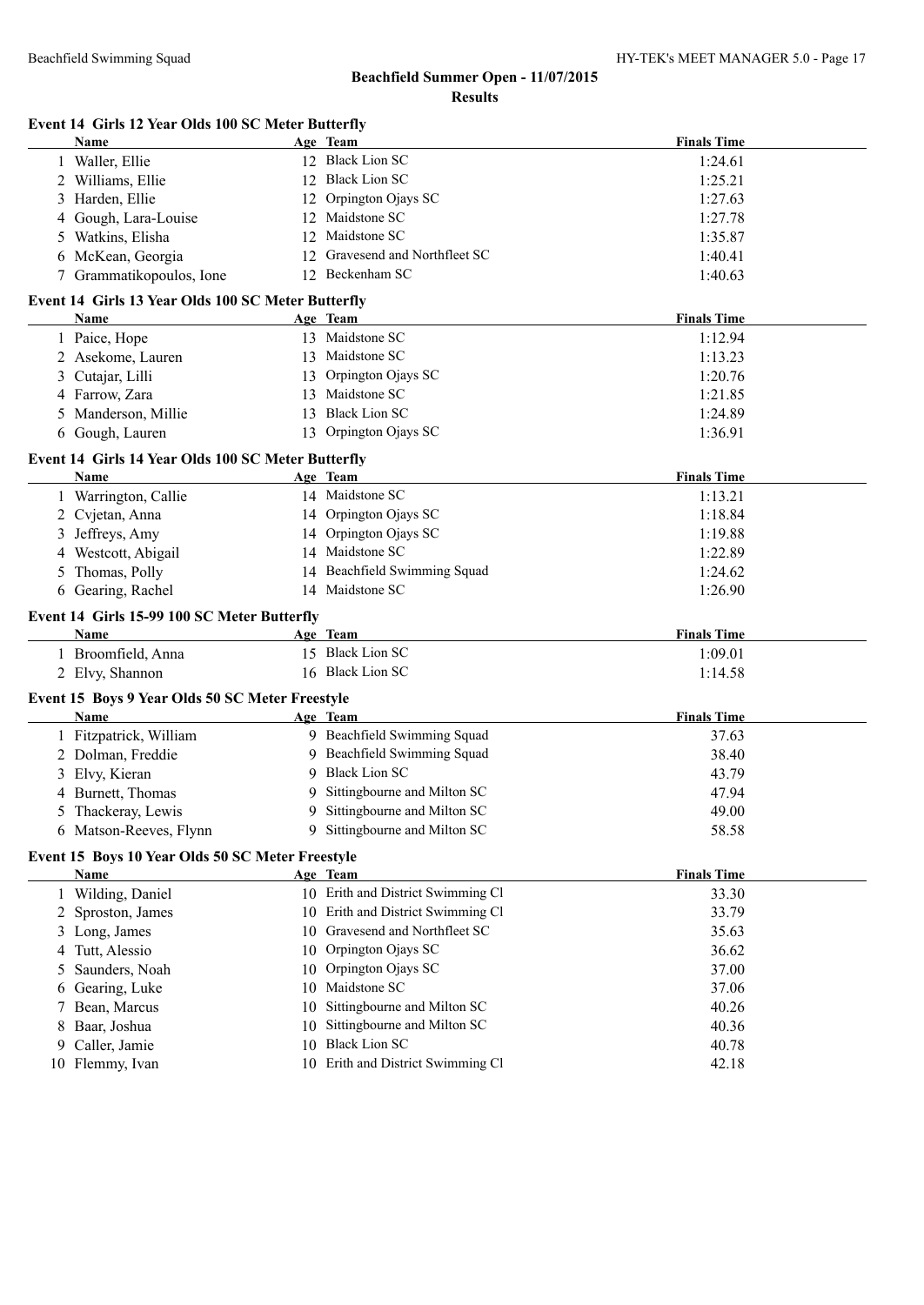#### **(Event 15 Boys 10 Year Olds 50 SC Meter Freestyle)**

|    | Name                                             |    | Age Team                          | <b>Finals Time</b> |
|----|--------------------------------------------------|----|-----------------------------------|--------------------|
|    | 11 Jones, Rhys                                   |    | 10 Gravesend and Northfleet SC    | 42.24              |
|    | Event 15 Boys 11 Year Olds 50 SC Meter Freestyle |    |                                   |                    |
|    | Name                                             |    | Age Team                          | <b>Finals Time</b> |
|    | 1 Gear, Ethan                                    |    | 11 Sittingbourne and Milton SC    | 34.20              |
|    | 2 Thom, James                                    |    | 11 Gravesend and Northfleet SC    | 35.10              |
|    | 3 Dickinson, Samuel                              |    | 11 Beachfield Swimming Squad      | 35.44              |
|    | 4 Morris, Charlie                                |    | 11 Beachfield Swimming Squad      | 36.31              |
|    | 5 MACKAY, Conor                                  |    | 11 Gravesend and Northfleet SC    | 36.38              |
| 6  | Berry, Thomas                                    | 11 | Sittingbourne and Milton SC       | 36.85              |
|    | 7 Castle, Samuel                                 | 11 | <b>Black Lion SC</b>              | 36.97              |
| 8  | Recardo, Joshua                                  | 11 | Erith and District Swimming Cl    | 38.05              |
|    | 9 O'Connor, Patrick                              | 11 | Sittingbourne and Milton SC       | 44.20              |
|    | --- Burnett, William                             | 11 | Sittingbourne and Milton SC       | DQ                 |
|    | Event 15 Boys 12 Year Olds 50 SC Meter Freestyle |    |                                   |                    |
|    | Name                                             |    | Age Team                          | <b>Finals Time</b> |
|    | 1 Fowle, Luke                                    |    | 12 Black Lion SC                  | 30.97              |
|    | 2 Bethel, Cian                                   |    | 12 Black Lion SC                  | 31.51              |
|    | 3 Corder, Frederick                              |    | 12 Erith and District Swimming Cl | 32.36              |
|    | 4 Ward, Ben                                      |    | 12 Maidstone SC                   | 33.05              |
| 5. | Griggs, Joshua                                   |    | 12 Maidstone SC                   | 35.03              |
|    | 6 Ramsay, Peter                                  |    | 12 Black Lion SC                  | 37.27              |
|    | Event 15 Boys 13 Year Olds 50 SC Meter Freestyle |    |                                   |                    |
|    | Name                                             |    | Age Team                          | <b>Finals Time</b> |
|    | 1 Parker, Connor                                 |    | 13 Erith and District Swimming Cl | 32.23              |
|    | 2 Bojang, Jerrah                                 |    | 13 Erith and District Swimming Cl | 32.90              |
|    | Event 15 Boys 14 Year Olds 50 SC Meter Freestyle |    |                                   |                    |
|    | Name                                             |    | Age Team                          | <b>Finals Time</b> |
|    | 1 Hills, George                                  |    | 14 Erith and District Swimming Cl | 28.99              |
|    | 2 Gaster, Samuel                                 |    | 14 Orpington Ojays SC             | 30.21              |
|    | 3 Runting, Thomas                                |    | 14 Gravesend and Northfleet SC    | 30.60              |
| 4  | Costello-Wright, Louis                           |    | 14 Maidstone SC                   | 30.83              |
| 5  | Carey, Jamie                                     |    | 14 Maidstone SC                   | 31.06              |
|    | 6 Glasson, James                                 |    | 14 Maidstone SC                   | 31.29              |
|    | 7 Cronin, William                                |    | 14 Gravesend and Northfleet SC    | 33.71              |
|    | 8 O'Connor, Aidan                                |    | 14 Sittingbourne and Milton SC    | 47.25              |
|    | Event 15 Boys 15-99 50 SC Meter Freestyle        |    |                                   |                    |
|    | <b>Name</b>                                      |    | Age Team                          | <b>Finals Time</b> |
|    | 1 Newton, Simon                                  |    | 15 Rtw Monson SC                  | 25.03              |
|    | 2 Debonnaire, Harris                             | 15 | <b>Black Lion SC</b>              | 27.32              |
|    | 3 Durrant, Oliver                                | 15 | Beachfield Swimming Squad         | 27.76              |
| 4  | O'Connor, Michael                                | 16 | Sittingbourne and Milton SC       | 28.06              |
| 5  | Traupys, Tomas                                   | 15 | Erith and District Swimming Cl    | 28.56              |
|    | 6 Foster, Keenan                                 |    | 15 Beachfield Swimming Squad      | 29.98              |
|    | Event 16 Girls 9 Year Olds 50 SC Meter Freestyle |    |                                   |                    |
|    | Name                                             |    | Age Team                          | <b>Finals Time</b> |
|    | 1 Goodyear, Natasha                              |    | 9 Black Lion SC                   | 35.64              |
|    | 2 Middleton, Amelia                              |    | 9 Beckenham SC                    | 36.74              |
|    |                                                  |    |                                   |                    |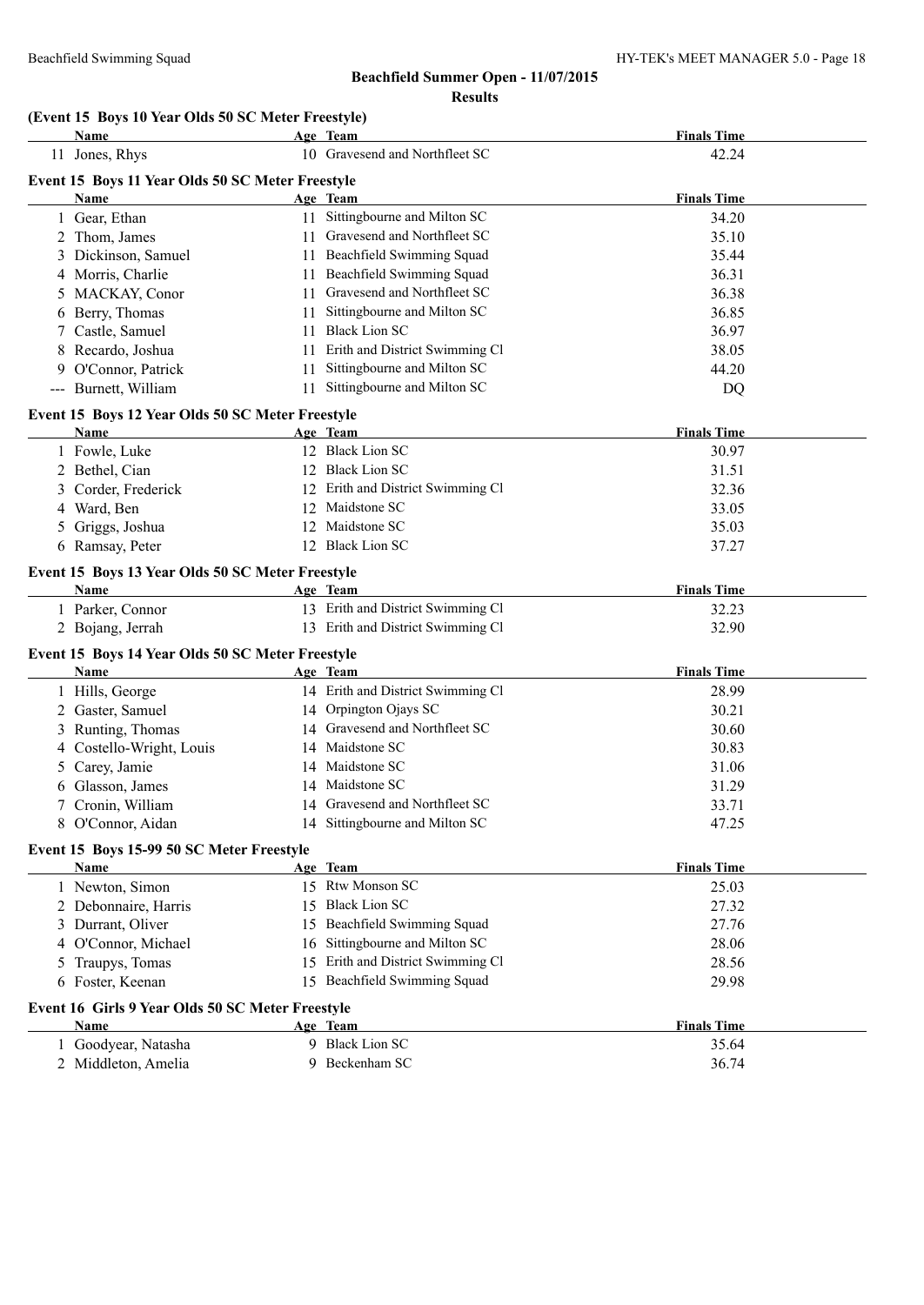## **(Event 16 Girls 9 Year Olds 50 SC Meter Freestyle)**

|   | Name                                              |    | Age Team                                     | <b>Finals Time</b> |
|---|---------------------------------------------------|----|----------------------------------------------|--------------------|
|   | 3 Richards, Holly                                 |    | 9 Beachfield Swimming Squad                  | 41.82              |
|   | 4 Foster, Kirstie                                 |    | 9 Beachfield Swimming Squad                  | 42.57              |
| 5 | Oakden, Mia                                       |    | 9 Gravesend and Northfleet SC                | 43.37              |
|   | 6 Marques, Alicia                                 |    | 9 Sittingbourne and Milton SC                | 49.58              |
|   | Event 16 Girls 10 Year Olds 50 SC Meter Freestyle |    |                                              |                    |
|   | Name                                              |    | Age Team                                     | <b>Finals Time</b> |
|   | 1 Broughton, Halle                                |    | 10 Thanet SC                                 | 31.49              |
|   | 2 Jackson, Samantha                               |    | 10 Orpington Ojays SC                        | 36.66              |
|   | 3 Maddaford, Abigail                              |    | 10 Maidstone SC                              | 37.19              |
|   | 4 Gough, Katie                                    | 10 | Orpington Ojays SC                           | 40.66              |
|   | 5 Fowle, Lana                                     |    | 10 Black Lion SC                             | 40.96              |
| 6 | Stringer, Katie                                   |    | 10 Sittingbourne and Milton SC               | 41.45              |
| 7 | Dolman, Grace                                     |    | 10 Beachfield Swimming Squad                 | 41.85              |
| 8 | Loader, Sofia                                     |    | 10 Gravesend and Northfleet SC               | 47.60              |
|   | 9 Ramsay, Sophie                                  |    | 10 Black Lion SC                             | 48.15              |
|   | 10 Baykun, Julia                                  |    | 10 Beachfield Swimming Squad                 | 48.30              |
|   | Event 16 Girls 11 Year Olds 50 SC Meter Freestyle |    |                                              |                    |
|   | Name                                              |    | Age Team                                     | <b>Finals Time</b> |
|   | 1 Herbert, Jessica                                |    | 11 Orpington Ojays SC                        | 32.78              |
|   | 2 Warburton, Luciana                              | 11 | <b>Black Lion SC</b>                         | 33.05              |
|   | 3 Foster, Lauren                                  | 11 | <b>Black Lion SC</b>                         | 33.15              |
|   | 4 Duchesne, Lois                                  | 11 | Beachfield Swimming Squad                    | 33.21              |
| 5 | Bowie, Hannah                                     | 11 | Maidstone SC                                 | 33.40              |
|   | 6 Cave, Megan                                     | 11 | Erith and District Swimming Cl               | 33.77              |
|   | Straupenieks, Rae                                 | 11 | <b>Bromley SC</b>                            | 33.86              |
| 8 | Follis, Elizabeth                                 | 11 | <b>Bromley SC</b>                            | 36.13              |
| 9 | Bodernham, Natasha                                | 11 | Maidstone SC                                 | 37.56              |
|   | 10 Munday, Imogen                                 | 11 | <b>Black Lion SC</b>                         | 38.45              |
|   | 11 Barden, Millie                                 |    | 11 Gravesend and Northfleet SC               | 41.80              |
|   |                                                   |    |                                              |                    |
|   | Event 16 Girls 12 Year Olds 50 SC Meter Freestyle |    |                                              |                    |
|   | Name                                              |    | Age Team                                     | <b>Finals Time</b> |
|   | 1 Durrant, Matilda                                |    | 12 Beachfield Swimming Squad                 | 30.10              |
| 2 | Shanks, Aimee                                     |    | 12 Black Lion SC                             | 30.27              |
|   | 3 Harden, Ellie                                   |    | 12 Orpington Ojays SC                        | 32.56              |
|   | 4 Chandler-Smith, Holly                           |    | 12 Black Lion SC                             | 33.21              |
|   | Chapman, Olivia                                   |    | 12 Maidstone SC                              | 33.65              |
|   | Waller, Ellie                                     | 12 | <b>Black Lion SC</b><br><b>Black Lion SC</b> | 34.13              |
|   | Williams, Ellie                                   | 12 |                                              | 34.65              |
| 8 | Gough, Lara-Louise                                | 12 | Maidstone SC<br>12 Black Lion SC             | 35.09              |
| 9 | Brown, Jessica                                    |    |                                              | 35.53              |
|   | 10 Groves, Madeleine                              |    | 12 Erith and District Swimming Cl            | 37.31              |
|   | Event 16 Girls 13 Year Olds 50 SC Meter Freestyle |    |                                              |                    |
|   | <b>Name</b>                                       |    | Age Team                                     | <b>Finals Time</b> |
|   | 1 Laker, Niamh                                    |    | 13 Orpington Ojays SC                        | 29.90              |
|   | 2 Retour, Madison                                 |    | 13 Erith and District Swimming Cl            | 29.95              |
| 3 | Asekome, Lauren                                   |    | 13 Maidstone SC                              | 30.16              |
| 4 | Fisher, Hannah                                    | 13 | <b>Black Lion SC</b>                         | 31.00              |
| 5 | Paice, Hope                                       | 13 | Maidstone SC                                 | 31.03              |
|   | 6 Bain, Amy                                       |    | 13 Black Lion SC                             | 32.23              |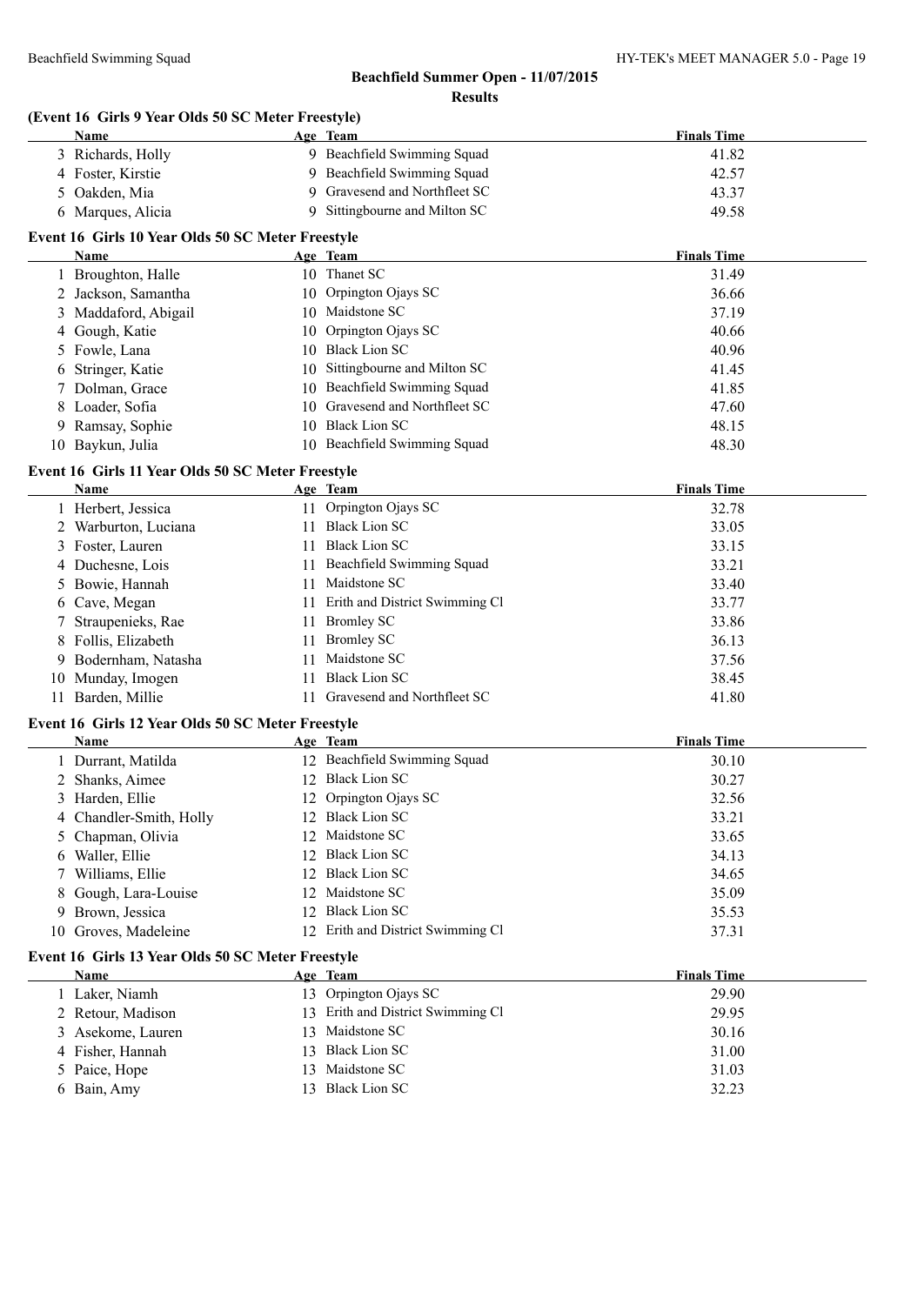#### **(Event 16 Girls 13 Year Olds 50 SC Meter Freestyle)**

|    | <b>Name</b>                                                  |    | Age Team                                                    | <b>Finals Time</b>            |
|----|--------------------------------------------------------------|----|-------------------------------------------------------------|-------------------------------|
|    | 7 Seager, Lara                                               |    | 13 Erith and District Swimming Cl                           | 32.75                         |
|    | 8 Eastwood, Chloe                                            |    | 13 Black Lion SC                                            | 33.07                         |
|    | 9 Kemp, Isabella                                             |    | 13 Beachfield Swimming Squad                                | 34.33                         |
| 10 | Simmonds, Sasha                                              |    | 13 Gravesend and Northfleet SC                              | 34.63                         |
| 11 | Gough, Lauren                                                |    | 13 Orpington Ojays SC                                       | 35.32                         |
| 12 | Simmonds, Sabine                                             |    | 13 Gravesend and Northfleet SC                              | 35.63                         |
|    | 13 Farr, Emma                                                | 13 | Beachfield Swimming Squad                                   | 52.21                         |
|    | --- Follis, Madeleine                                        | 13 | <b>Bromley SC</b>                                           | <b>DNF</b>                    |
|    | --- Bodernham, Nicole                                        |    | 13 Maidstone SC                                             | <b>DNF</b>                    |
|    | Event 16 Girls 14 Year Olds 50 SC Meter Freestyle            |    |                                                             |                               |
|    | Name                                                         |    | Age Team                                                    | <b>Finals Time</b>            |
|    | 1 Warrington, Callie                                         |    | 14 Maidstone SC                                             | 29.03                         |
|    | 2 Hills, Danielle                                            |    | 14 Erith and District Swimming Cl                           | 30.83                         |
|    | 3 King, Stephanie                                            |    | 14 Beachfield Swimming Squad                                | 30.89                         |
|    | 4 Jeffreys, Amy                                              |    | 14 Orpington Ojays SC                                       | 31.18                         |
|    | --- Gearing, Rachel                                          |    | 14 Maidstone SC                                             | <b>DNF</b>                    |
|    |                                                              |    |                                                             |                               |
|    | Event 16 Girls 15-99 50 SC Meter Freestyle                   |    |                                                             |                               |
|    | Name                                                         |    | Age Team                                                    | <b>Finals Time</b>            |
|    | 1 Brown, Hannah                                              |    | 15 Black Lion SC                                            | 30.64                         |
|    | 2 Gibbs, Amber                                               | 17 | Maidstone SC                                                | 31.08                         |
|    | 3 Savell, Ciara                                              |    | 15 Black Lion SC                                            | 32.18                         |
|    | 4 Gaffney, Katie                                             | 17 | Sittingbourne and Milton SC                                 | 39.55                         |
|    | --- Thom, Charlotte                                          |    | 15 Gravesend and Northfleet SC                              | DQ                            |
|    | Event 17 Boys 9 Year Olds 100 SC Meter Breaststroke          |    |                                                             |                               |
|    | Name                                                         |    | Age Team                                                    | <b>Finals Time</b>            |
|    | 1 Gear, Hayden                                               |    | 9 Sittingbourne and Milton SC                               | 1:55.04                       |
|    | 2 Elvy, Kieran                                               |    | 9 Black Lion SC                                             | 1:56.84                       |
|    | --- Thackeray, Lewis                                         |    | 9 Sittingbourne and Milton SC                               |                               |
|    |                                                              |    |                                                             | DQ                            |
|    |                                                              |    |                                                             |                               |
|    | Event 17 Boys 10 Year Olds 100 SC Meter Breaststroke<br>Name |    | Age Team                                                    |                               |
|    |                                                              |    | 10 Maidstone SC                                             | <b>Finals Time</b><br>1:42.76 |
|    | 1 Reardon, Joe                                               |    | 10 Orpington Ojays SC                                       |                               |
| 3  | 2 Saunders, Noah                                             |    | 10 Maidstone SC                                             | 1:43.72                       |
|    | Gearing, Luke                                                |    | 10 Orpington Ojays SC                                       | 1:47.97<br>1:50.95            |
|    | 4 Tutt, Alessio                                              |    |                                                             |                               |
|    | 5 Baar, Joshua                                               |    | 10 Sittingbourne and Milton SC<br>10 Beckenham SC           | 1:55.02                       |
|    | 6 Grammatikopoulos, Philip                                   | 10 |                                                             | 1:55.61                       |
|    | 7 Bean, Marcus                                               |    | Sittingbourne and Milton SC<br>10 Black Lion SC             | 1:59.40                       |
|    | 8 Caller, Jamie                                              |    |                                                             | 1:59.47                       |
|    | Event 17 Boys 11 Year Olds 100 SC Meter Breaststroke         |    |                                                             |                               |
|    | Name                                                         |    | Age Team                                                    | <b>Finals Time</b>            |
|    | 1 MACKAY, Conor                                              |    | 11 Gravesend and Northfleet SC                              | 1:44.54                       |
|    | 2 Terry, Euan                                                |    | 11 Black Lion SC                                            | 1:49.99                       |
|    | 3 Castle, Samuel                                             |    | 11 Black Lion SC                                            | 1:51.87                       |
|    | 4 Recardo, Joshua                                            |    | 11 Erith and District Swimming Cl                           | 1:56.31                       |
|    | 5 Magee-Brown, Thomas                                        |    | 11 Orpington Ojays SC                                       | 1:57.77                       |
| 6  | Price, Scott                                                 | 11 | Maidstone SC                                                | 1:58.57                       |
|    | Berry, Thomas<br>Harris, Brandon                             | 11 | Sittingbourne and Milton SC<br>11 Beachfield Swimming Squad | DQ<br>DQ                      |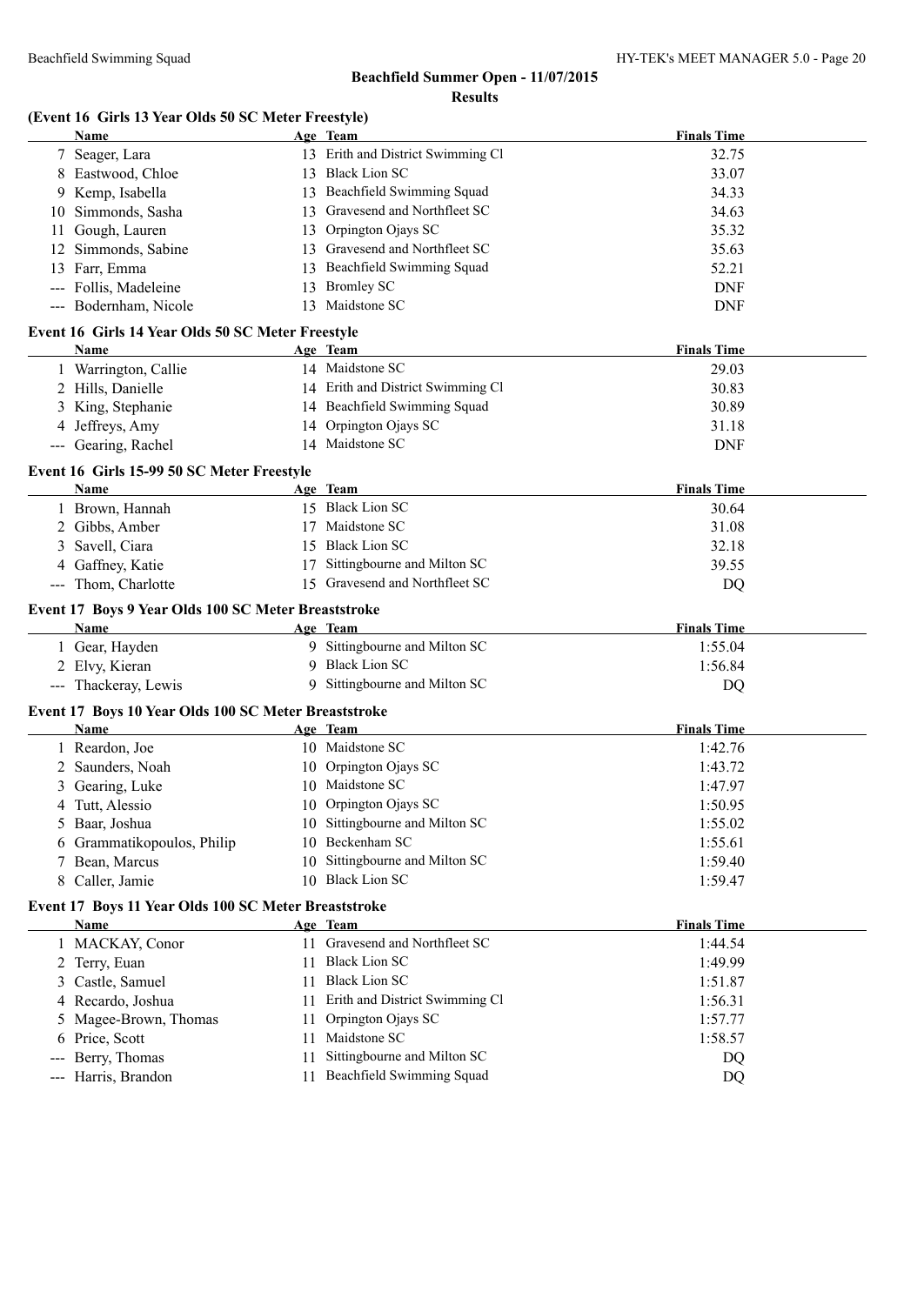|   | Event 17 Boys 12 Year Olds 100 SC Meter Breaststroke  |    |                                   |                    |  |
|---|-------------------------------------------------------|----|-----------------------------------|--------------------|--|
|   | Name                                                  |    | Age Team                          | <b>Finals Time</b> |  |
|   | 1 Ward, Ben                                           |    | 12 Maidstone SC                   | 1:24.92            |  |
|   | 2 McSpadden, Marcus                                   |    | 12 Beckenham SC                   | 1:30.36            |  |
|   | Event 17 Boys 13 Year Olds 100 SC Meter Breaststroke  |    |                                   |                    |  |
|   | Name                                                  |    | Age Team                          | <b>Finals Time</b> |  |
|   | 1 Thapa, Sanskar                                      |    | 13 Folkestone Sports Centre SC    | 1:22.23            |  |
|   | 2 Lam, Dexter                                         |    | 13 Black Lion SC                  | 1:29.28            |  |
|   | 3 Thrower, Shaun                                      |    | 13 Gravesend and Northfleet SC    | 1:30.31            |  |
|   | 4 Parker, Connor                                      |    | 13 Erith and District Swimming Cl | 1:33.77            |  |
|   | 5 Reardon, Max                                        |    | 13 Maidstone SC                   | 1:42.75            |  |
|   | 6 Bojang, Jerrah                                      |    | 13 Erith and District Swimming Cl | 1:46.39            |  |
|   | Event 17 Boys 14 Year Olds 100 SC Meter Breaststroke  |    |                                   |                    |  |
|   | Name                                                  |    | Age Team                          | <b>Finals Time</b> |  |
|   | Song, Alexander                                       |    | 14 Erith and District Swimming Cl | 1:16.53            |  |
|   | 2 Hills, George                                       |    | 14 Erith and District Swimming Cl | 1:16.69            |  |
|   | 3 Costello-Wright, Louis                              |    | 14 Maidstone SC                   | 1:27.26            |  |
|   | 4 Gaster, Samuel                                      |    | 14 Orpington Ojays SC             | 1:28.33            |  |
|   | 5 Carey, Jamie                                        |    | 14 Maidstone SC                   | 1:31.79            |  |
|   | Event 17 Boys 15-99 100 SC Meter Breaststroke         |    |                                   |                    |  |
|   | Name                                                  |    | Age Team                          | <b>Finals Time</b> |  |
|   | 1 Thrower, Ryan                                       |    | 15 Gravesend and Northfleet SC    | 1:15.81            |  |
|   | Event 18 Girls 9 Year Olds 100 SC Meter Breaststroke  |    |                                   |                    |  |
|   | <b>Name</b>                                           |    | Age Team                          | <b>Finals Time</b> |  |
|   | 1 Goodyear, Natasha                                   |    | 9 Black Lion SC                   | 1:44.97            |  |
|   | 2 Middleton, Amelia                                   |    | 9 Beckenham SC                    | 1:54.02            |  |
|   | 3 Richards, Holly                                     |    | 9 Beachfield Swimming Squad       | 1:59.09            |  |
|   | 4 Foster, Kirstie                                     |    | 9 Beachfield Swimming Squad       | 2:08.11            |  |
|   | Event 18 Girls 10 Year Olds 100 SC Meter Breaststroke |    |                                   |                    |  |
|   | Name                                                  |    | Age Team                          | <b>Finals Time</b> |  |
|   | 1 Maddaford, Abigail                                  |    | 10 Maidstone SC                   | 1:37.34            |  |
|   | 2 Parker, Jessica                                     |    | 10 Black Lion SC                  | 1:43.34            |  |
|   | 3 Gough, Katie                                        |    | 10 Orpington Ojays SC             | 1:48.96            |  |
|   | 4 Fowle, Lana                                         |    | 10 Black Lion SC                  | 1:57.73            |  |
|   | 5 Farr, Beth                                          |    | 10 Beachfield Swimming Squad      | 2:03.80            |  |
|   | --- Baykun, Julia                                     |    | 10 Beachfield Swimming Squad      | DQ                 |  |
|   | --- Loader, Sofia                                     |    | 10 Gravesend and Northfleet SC    | DQ                 |  |
|   | Event 18 Girls 11 Year Olds 100 SC Meter Breaststroke |    |                                   |                    |  |
|   | Name                                                  |    | Age Team                          | <b>Finals Time</b> |  |
|   | 1 Warburton, Luciana                                  |    | 11 Black Lion SC                  | 1:33.39            |  |
|   | 2 Kottas, Ellis                                       |    | 11 Bromley SC                     | 1:36.11            |  |
|   | 3 Foster, Lauren                                      | 11 | <b>Black Lion SC</b>              | 1:39.61            |  |
|   | 4 Elvy, Olivia                                        | 11 | <b>Black Lion SC</b>              | 1:39.83            |  |
|   | 5 Bodernham, Natasha                                  | 11 | Maidstone SC                      | 1:42.63            |  |
|   | 6 Perdono, Kiara                                      | 11 | Erith and District Swimming Cl    | 1:47.61            |  |
|   | 7 Munday, Imogen                                      | 11 | <b>Black Lion SC</b>              | 1:48.65            |  |
| 8 | Jurs, Emilie                                          | 11 | <b>Black Lion SC</b>              | 1:54.88            |  |
|   | 9 Follis, Elizabeth                                   |    | 11 Bromley SC                     | 1:57.46            |  |